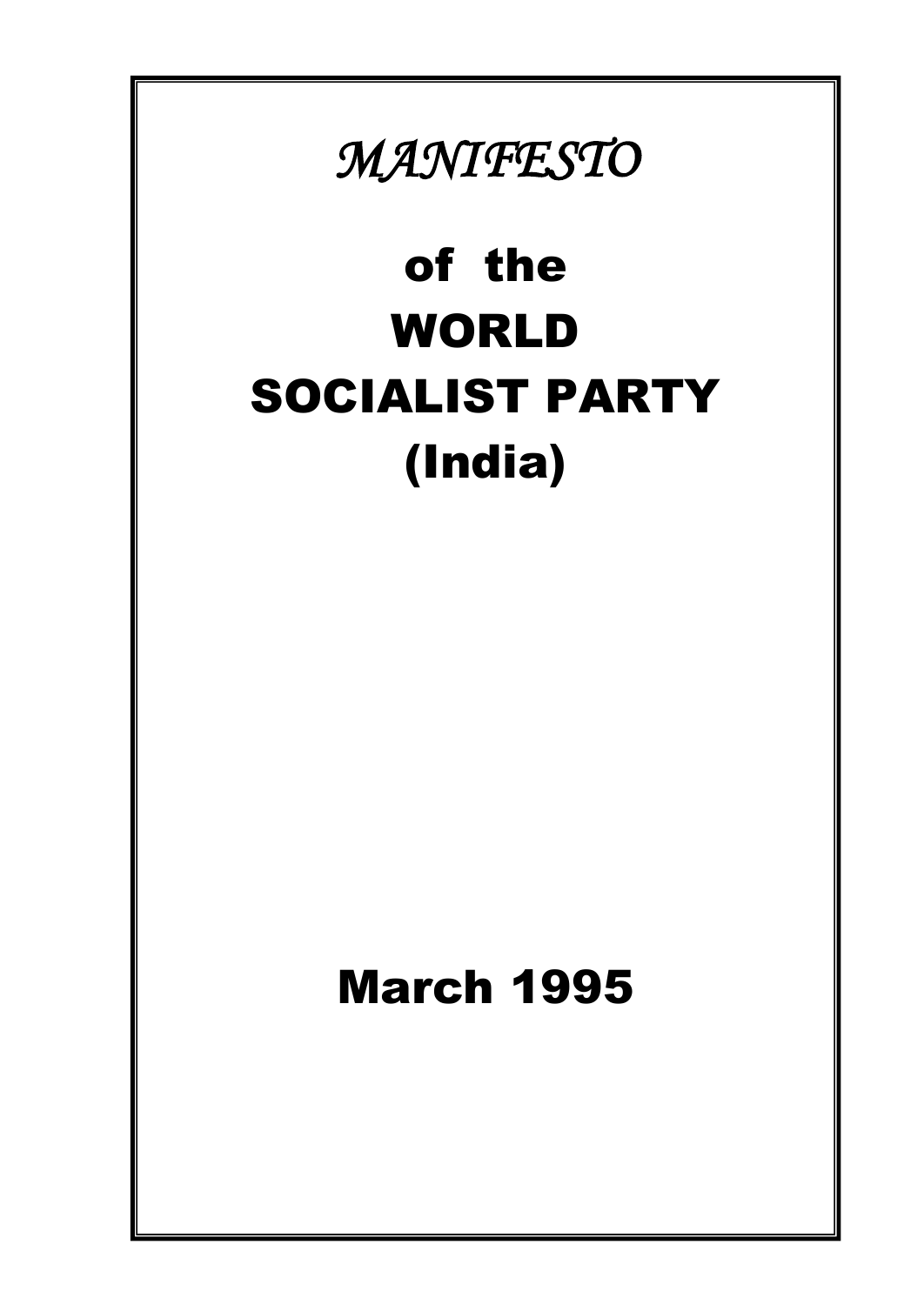The time has come when the *Lal Pataka* and the *Marxist International Correspondence Circle* can be transformed into a companion party of the *World Socialist Movement*. The Movement consists of the Socialist Party of Great Britain and sister parties in the United States of America, Canada, New Zealand, Australia and Austria with groups sharing the same ideas in various other countries producing socialist literature in English, Arabic, Dutch, Esperanto, French, German, Italian, Spanish, Swedish, Turkish and Bengali too.

On the eve of this great occasion, we feel in a position to state, with full responsibility, the salient point of our reason to be transformed into a Party of the World Socialist Movement and to remain in existence as long as the historical necessity for a socialist or communist party exists.

Our evolution towards the World Socialist Movement has not been without pains. Yet it has been rewarding. Deprivation, intrigue, uncertainty and sufferance were no strangers to a subjectively committed socialist endeavour, which journeyed through a quarter-century of the so-called "Marxist-Leninist" mishmash to reach its objectively correct, and only revolutionary socialist movement – arriving at last on the most fundamental issue for a socialist party – *Democracy*. Our tendency had broken away first from the "Communist Party of India (Marxist)" in 1982 and from January 1983 began publishing the *Lal Pataka* – a Bengali monthly drawing heritage from the name of *Die Rote Fahn,* the organ of the German Internationalist group, the Spartacus League, this as an immediate political response to the onslaught of the "Left-Capitalist" racket of the CPI (M). Political criticisms of the ruling coalition government in West Bengal and theoretical exposures of the futility of trying to reform capitalism by substituting parties for managing the affairs of the machine of coercion and exploitation took our tendency to a confluence with the *Sarbaharar Mukti* (Emancipation of the Proletariat) – a monthly journal of the "Revolutionary Proletarian Platform" – a new anti-Stalinist, anti-Trotskyist, and anti-Maoist group formed of persons breaking away from various shades of socalled "socialist" and "communist" parties. Just a few days before the RPP"s first conference at Gorakhpur in August 1984, following some discussions and on the basis of an agreed understanding about democratic functioning of the organisation that nothing will be concealed or suppressed from the working class, the LP joined them only to be disillusioned within a year. The LP established contacts with some "Left Communist" groups and individuals working around the globe – the ICC, the IBRP, LLM to name some of them. On request they began to send literature. By the

end of 1985 the ICC sent a delegation to Bishnupur. They stayed three days but discussions ended in disagreement. In the meantime, the LP and the IBRP were coming closer to one another.

A weeklong Study Circle (24 to 28 September 1986) was convened by the LP inviting supposedly like-mined revolutionaries working at different places of India. Amongst other, the "Kamunist Kranti" group from Faridabad came over to take part in the deliberations, which, however, had to be postponed under duress.

This was followed with a Discussion Meeting in Calcutta from 29 September to 5 October 1987 between the KK and the LP. Then again a Study Circle was organised by the LP in Calcutta from 31 December 1987 to 2 January 1988 participated in by three groups – the LP and two other from Faridabad – the KK and the CI. Unresolved though our differences remained, the Circle ended with a tone of optimism in agreeing to continue material exchange with a hope to meeting again (which none of us felt inclined to follow up so far, maybe because we all lacked a clear-cut definition of socialism).

In the in-between times, two successive IBRP delegations visited the LP in Calcutta – the first one from the CWO, Great Britain that arrived on 27 December 1987 stayed here about 10 days and held face-to-face discussions on a wide range of issues and there was a certain level of homogeneity of views especially on the principle of workers democracy. The other delegation was from the P.C. Int. (B.C.) Italy in July 1988 (17.7.88 to 24.7.88). In the wake of the gruesome bloodbath of the Tiananmen Square in China, the LP penned a Bengali article "Bourgeois Barbarity in China – Another Face of Capitalist Decadence" – that incidentally criticised the Bolshevik paralogism and incorrect programme. Its English version was sent to the CWO, who outrageously revised, turned and twisted the text by substituting words and restructuring sentences without LP"s knowledge and published it in the *Communist Review NO. 8*, preceded by some extracts in the *Workers Voice No. 49 –* both produced in Great Britain (cf. *ICR No. 1*, Calcutta.) It was again "the basic principles of workers' democracy that workers must know all observations, analyses and propositions, no matter whether those are held by a "majority" or a "minority" group, or such a section of a gorup, or even an individual within the international proletarian milieu", which were at stake. The split became obvious, and split we did, since we were then on the threshold of a new awakening to denounce Leninism or Bolshevism altogether.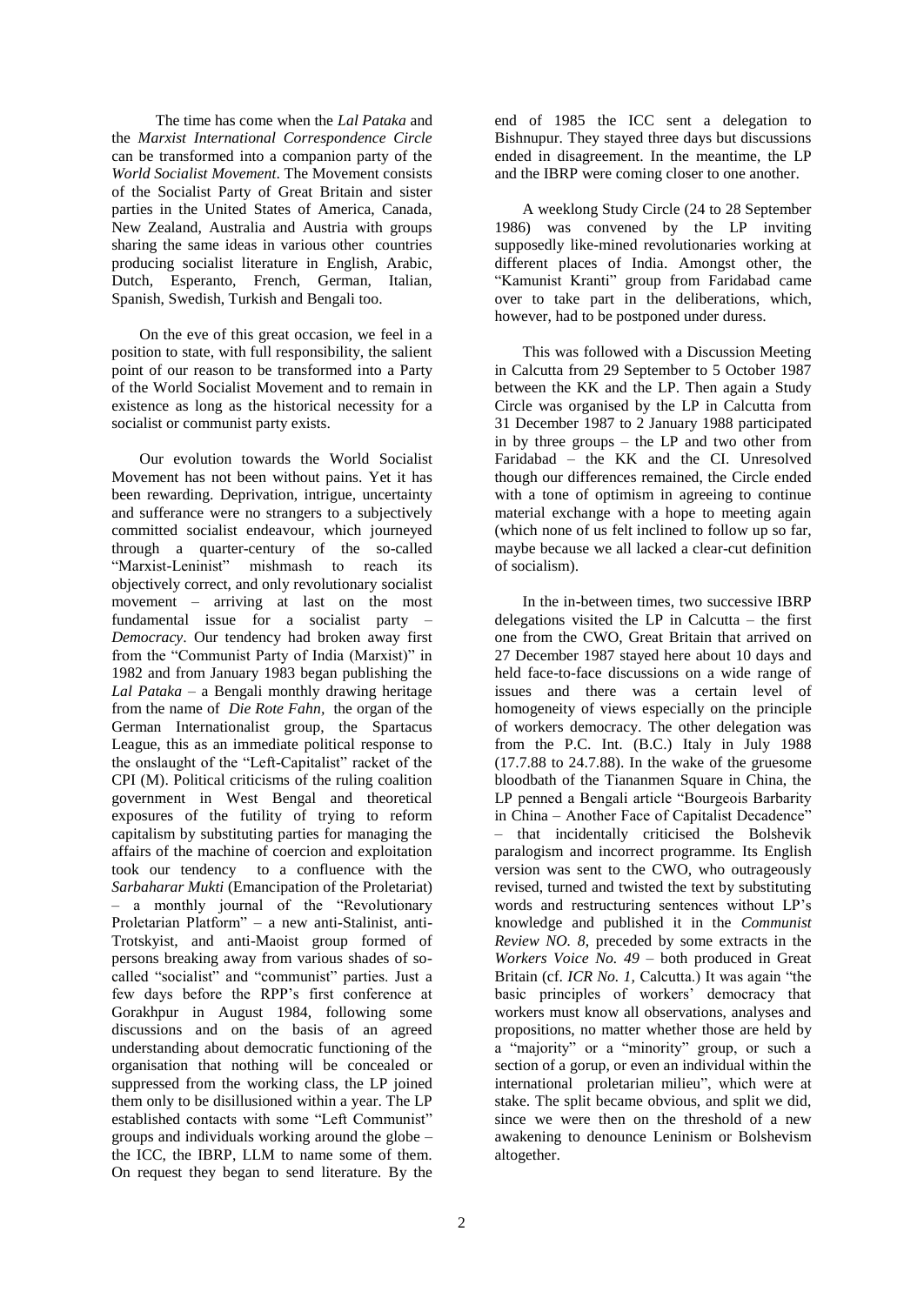Already, since June 1986 the *Socialist Standard –* the official journal of Socialist Party of Great Britain – began to arrive and enter into our reading materials. A few students who were then studying Marxism with guidance from the LP came up to establish the Marxist International Correspondence Circle (May 1990) in order to find out the correct political positions of the day.<br>Literature publication, weekly educational Literature publication, weekly educational meetings, studying and drawing information from the *Socialist Standard* texts took place. We replied to the SPGB on 3.5.86 stating that the LP adhered to the position of the IBRP while expressing willingness to exchange materials. And this we went on doing.

It was only after the MICC"s belated letter of 14 May 1993 to the SPGB that we began to clinch our differences with them on (i) parliamentary elections, (ii) trade unions, (iii) workers democracy administering a labour-time voucher system as a transient economic category.

This delay was not intentional. What deterred us most from direct contact with the SPGB were, on the one hand, our adherence to Marx"s idea of a "transitional period" and on the other our associations with the IBRP and LLM – both providing wrong information about the SPGB"s position. Yet, that an ill-informed group operating from a different geo-political bastion distanced by both space-time and methodology has finally overcome the impediments bids no less fair, perhaps, to become a classic in its own right.

## **Parliamentarianism**

With the CPI( $M$ ) and against the CPI( $M$ - $L$ )'s anti-vote campaign, parliamentary action became necessary because achieving reforms (i.e. "minimum programme") appeared to be necessary before "the transition" arrived; with the RPP a more confusing stance was taken – abstaining from elections while campaigning for reforms; and thereafter up till some time ago both with and without the IBRP the policy pursued was: abstaining from parliamentarianism on the basis of rejection of reformism, for they seemed inseparable.

Not that the question of democracy under socialism was of no concern to us, but that this concern was contented with the simplistic distinction between workers" councils and bourgeois parliaments, having no urge to ask a more pertinent question – what if the parliaments are overwhelmed with socialist majorities, clearly mandated by socialist electors to abolish the states and turn the parliaments into institutions where delegates assemble to parley? Had it been asked,

the real strength borne by ballots could be perceived. But it hadn"t been, simply because we were still walking along the cul-de-sac of revolutionary romanticism – insurrectionbarricades-seizure of power by workers' councils (a fratricidal Leninist perspective indeed!).

We had been theorising on an incorrect premise that the parliament is merely an organ of the capitalist state apparatus, which stands in opposition to the necessity of self-organisation of the working class; and further that when the socialist revolution is on the agenda "revolutionary" parliamentarianism" is "objectively counterrevolutionary" regardless of the participants' subjective intentions. The idealism of the conception could be traced out only if the history of universal adult franchise would have been analysed to see that it was incorporated into the body politic of modern state as a result of the working class"s long-drawn struggle.

However, we found this premise undialectical only when we went through the history of the SPGB"s advent – that obtained properly from Marx"s understanding and precepts and has analysed the dilemma of their immediate predecessor William Morris over reform and revolution. The founders of the party solved it by making a distinction between government and democratic administration of affairs, whereby the revolution"s emancipation from reformism has been complete. Socialism and government are incompatible.

This view represents the parity's specific contribution to socialist theory by scientifically separating reforms from revolution. Contesting elections on the basis of a campaign on an exclusively socialist programme in opposition to any kind of reformism and seeking votes only from those who understand and want socialism is the criterion. In other words, socialists seek votes from workers turned socialists for a peaceful democratic social revolution in opposition to all attempts for reformations, which resolve round promises and personalities. Who needs violence anyway? And for what purpose? A society that needs to be turned non-violent, nay more cooperative has no chance to be so turned by violence. What about its practice? This theory is being practiced by the companion parties of the World Socialist Movement. It is the only sure way, in the words of a struggling Morris, "to get hold of the machine which has at its back the executive power of the country" (or, more dramatically, "to get at the butt end of the machine gun and rifle") not in order to hold on to it to run its business but in order to abolish it. This is how universal suffrage is transformed "from the instrument of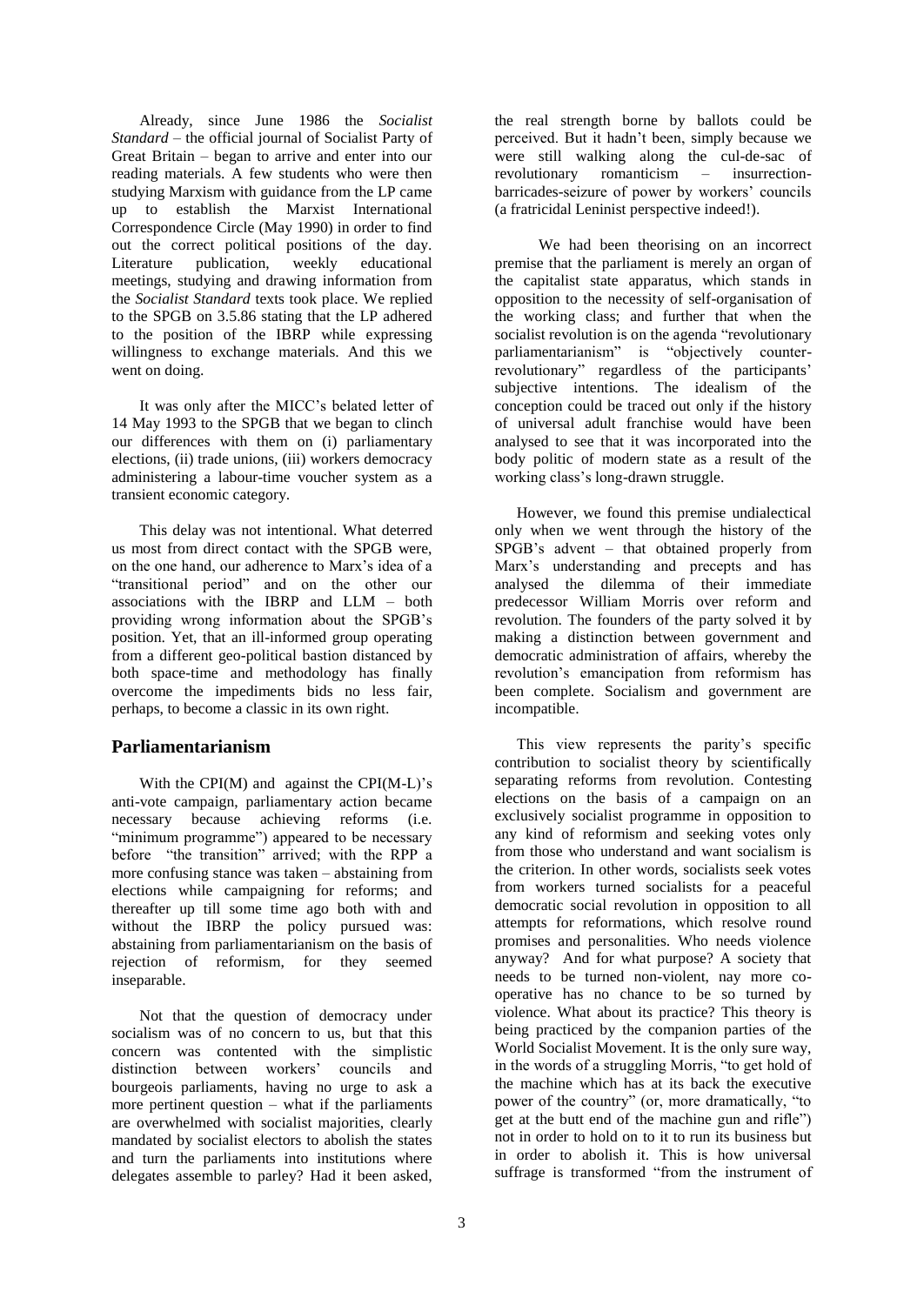trickery which it has been till now into an instrument of emancipation", as suggested by Marx.

Undue speculation about the precise organisation of the stateless society didn"t interest the SPGB. According to them such decisions must be made by those establishing socialism not under circumstances chosen by themselves but under circumstances transmitted to them, by dint of the revolutionary process. The inhabitants of socialist society might use organisations of various forms and scales – *local, regional, global*. In so doing "there is intrinsically nothing wrong with institutions where delegants assemble to parely (Parliaments, Congresses, diets, or even so-called soviets). What is wrong with them today is that such parliaments are controlled by the capitalist class. Remove class soiety, and assemblies will function in the interest of the whole people" – simply by not voting the capitalist politicians but voitng the socialists into political power.

Clearly, the SPGB"s answer to the question of how socialism would have to be organised could not be obtained without considering the insistence of the propnents of soviets or councils, while emphasising that the administration of affairs of production and distribution will be the prerogative of the people establishing socialism. For socialism is not a premeditated blueprint for the future, but the necessary outcome of the present.

# **Transition**

Most people have been ideologically deceived into believing that socialism stands between capitalism and communism as a transitional phase, or that socialism is categorically different from communism, and further that this distinction conforms to Marxism. But the truth is that nowhere did Marx distinguish between socialism and communism. For him, as also for us now, they are synonymous.

Marx, however, did make a distinction between "the first phase of communist society" and "a higher phase of communist society" in his *Critique of the Gotha Programme.* And in so doing he made a case for the use of labour vouchers in the first, whilst, in the same breath, arguing that "these defects" will be transcended "after the productive forces have also increased with the allround development of the individual, and all the springs of co-operative wealth flow more abundantly". Clearly, in Marx"s time *productive abundance* had yet to be acquried. Hence his distinction. The MICC"s insistence on a nonmarket socialism to be established and administered by workers" councils with labour vouchers as a

transient econmic measure of measures to replace money rested on an uniformed postualtion of a potential abundance. Specific facts about actual abundance were still at large. Hence the MICC"s distinction. But now we endorse no such measure, because they conform to a form of economic rationing with exchange, alienation and in effect voucher circulation, which has no function in a non-exchange society as sought by socialists; and also because, since the beginning of this century abundance has long been awaiting unfoldment. Abundance does not have a measure of measures. For us its only measure is *satisfaction of needs.* 

In this connection we also discard the distorted and loathsome Leftist lie that the "principle" of distribution of the means of personal consumption "to each according to his work" is a Marxist tenet applicable to the first phase of communist society. The truth again is that never did Marx say so; and never could he, for workers, as workers, are never paid for what they produce, but for what their ability to work requires to be produced and reporduced. They produce more than what they receive – leaving the surplus at their employers" disposal. It was Lenin"s dogma that in socialism there will be "the distribution of products according to the amount of work performed by each individual" and the word "work" has been picked up by the Leninists to corrupt Marx"s word "needs"! Thus they invented a theory of "Marxism-Leninism" to satisfy their state capitalism"s needs.

The false idea of a transition from private ownership to common ownership through state ownership gave rise to the ideology of state capitalism. And now the ignominious collapse of its tyrannous frame-work in the ex-USSR and eastern Europe has struck the "step forward"– theory down to the ground laying bare the Leninist confusion that somehow state-run capitalism was something to do with Marxism.

This is not to mean that the concept of a transition is un-Marxist, but that it has to be socialist from the very beginning. That is to say, a transition initiated by a stateless, moneyless and classless global community of equal men and women co-operating to produce what they need on the basis of common ownership and democratic control of the world"s resources. Marxist transition is *socialist transition.* This process has to pass through a space-time when the competitive, anarchic unplannable and crisis-and-war-ridden capitalist economic structure will be transformed into the co-operative and planned socialist one – restructured on *local, regional and global* scales. The so-called "minimum programme" (i.e. a set of reformations of capitalism itself) has nothing to do with the socialist process, which pre-supposes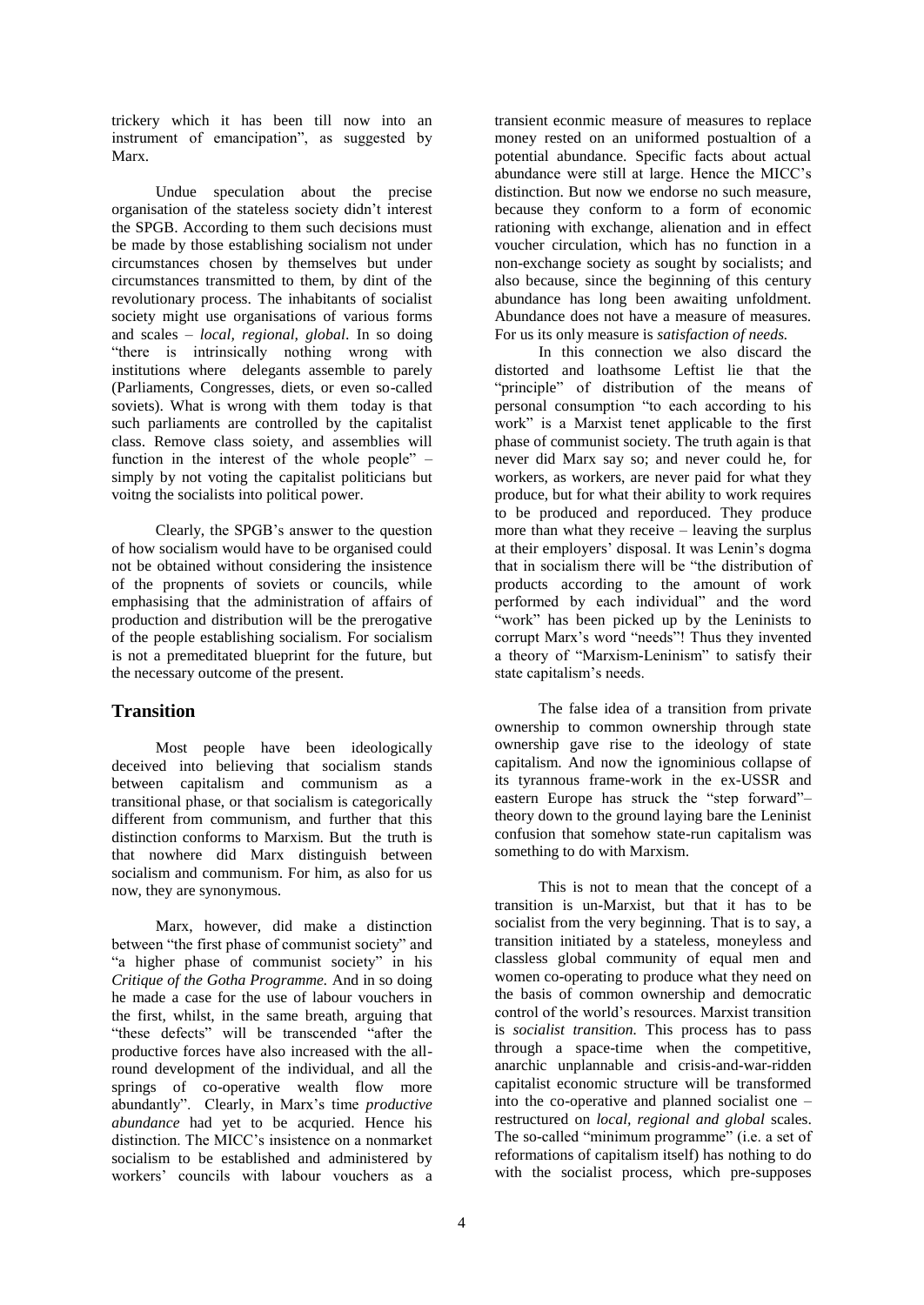abolition of the wages system altogether, which implies abolition of the working class as a class and thereby abolition of all classes for ever. This cannot occur unless universal common wonership is achieved in the first place. This transition for us means the course of rationalization of the affairs of production and distribution and thereby of the cultural superstructure of our global community of equals. And with this the problems of a "transitional period", that we had so far been grappling with, have become the problems of the past.

# **ALL COUNTRIES OF THE WORLD ARE CAPATALIST.**

Capitalism is a social system which has the following characteristics :

1. Production is based on the capital/wage labour relationship with an employing minority class who own and control the means of production and distribution, and a majority propertyless working class.

2. Surplus value is produced through employment of wage-labour.

3. Things are produced as commodities to be sold on the market at a profit.

4. Money becomes all powerful as the measure of measures.

5. Workers have no control over things they produce and distribute; those are legally appropriated by their employers.

6. The exploitation process is automatic: workers produce more than what they receive.

7. Society is divided into two main classes: a ruling capalist class and a ruled working class.

8. The state exists under the control and in the interest of the ruling capitalist class.

9. All various national sections of the world capatalist class at all times strive for the preservation and extension of markets for selling commodities produced by the working class.

10. The system is globally competitive with its inbuilt anarchy having to pass through continual cycles of booms, crises, slumps and wars.

11. The television, radio, press, schools, colleges and universities belong to the capitalist class and this entire superstructure always seeks to justify the perpetuation of the system.

STATE CAPITALISM: Once the abovementioned features of capitalism are fully recognised and world history thoroughly studied, it is not difficult to see that nowhere and never was socialism established. In the past we shared the inaccurate view that in 1917 the working class in Russia made a political revolution led by the Bolshevik Party, later renamed the "Communist Party", but owing to the errneous party programme and persistent economic alienation the workers

remained workers, whilest the new ruling nomenclature of the "Communist Party" via its exclusive monopoly over the state became the employing and exploiting minority class using money and wages with all their paraphernalia.

In fact there was an Industrial Revolution which had nothing to do with socialism. The incorrect use of the term socialism and nationalisation interchangeably has created confusion in the working class milieu and retains workers as willing supporters of the same system that enslaves and exploits them. Despite our knowledge that nationalisation is a capitalist measure, we once tended to accept it to be a progressive step. But it was not long before 1984- 85 that we could come out publicy to argue against state capitalism and write articles to that effect. Guided by the basic precepts of Marxism and following the course of history the Marxist International Correspondence Circle have ultimately arrived at the conclusion that Bolshevism or Leninsm is state captalism and by definition all questions of Leninsim are state capitalist and further that all positions of all political parties outside the World Socialist Movement are fallacious. History has confirmed all positions of the Socialist Party of Great Britain since its inception in June 1904, including confirming their position on the Russian Revolution in 1917. The SPGB, later to be accompanied by other companion parties, has always held that socialism could not be established country-wise but only on a global basis, and that it was not real socialism but a version of capitalism wherein the state was all-powerful that held sway over the USSR till 1989 when it became too incompetent to compete in the crises-ridden world market. Never had the Bolshevik Party represented the interest of the working class, and had never attempted to adopt a socialist programme. They had distorted Marx's definition of socialism, destroyed all forms of democracy and perpetrated mass-scale murder and imprisonment against the dissenting members of the class they pretended to represent. The general misconception that the demise of totaliitarian state capitalism in Russia and eastern Europe reflected the demise of socialism is the result of a seven-decade-long propaganda by opponents and supporters alike. Yet confusion cannot overrule the case for genuine socialism. We hold that socialism has never been tried in history. So, the states still misnamed "socialist" such as China are out-and-out capitalist just as their "rivals" are in England, Europe, the USA, Japan and all other lands. Insistence on labelling state capitalism with "socialism" reflects the utter bankruptcy of the capitalist ideology that desperately twists Marx via Lenin to fit in with Stalin, Mao and the hierarchy of wretched tyrants.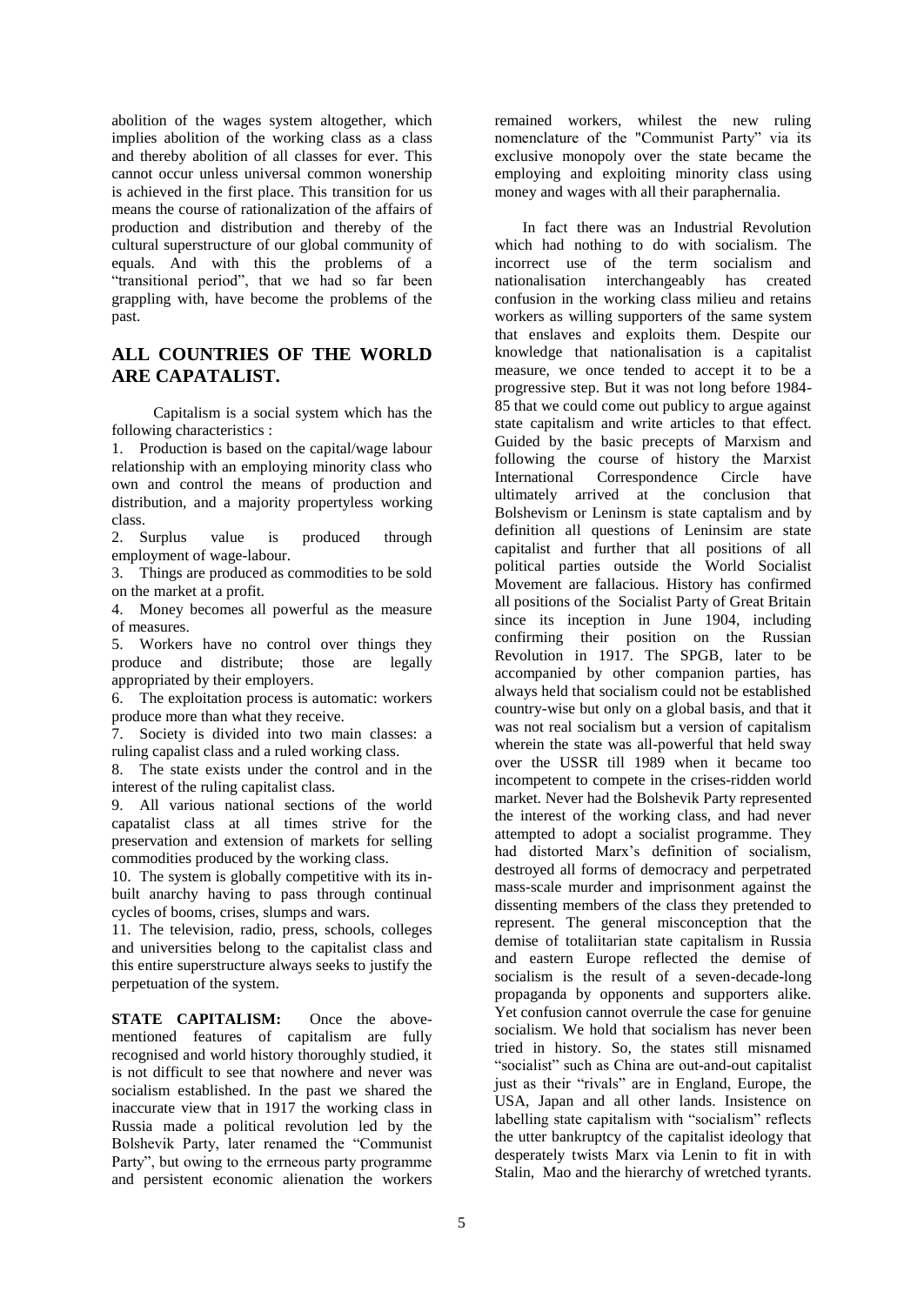How passionately we despise this century"s biggest and loathsome lie that state-run capitalism is socialism! How contemptuously we condemn those who distort Marx! And how eloquently we like to declare that Marx lives through the SPGB to show us the correct socialist Object.

*"The establishment of a system of society based upon the common ownership and democratic control of the means and instruments for producing and distributing wealth by and in the interest of the whole community."*

# **SOCIALIST PERSPECTIVE TOWARDS TRADE UNIONS**

Trade unions emerge and exist under capitalism. Capitalist class-struggle is the basis whereupon *the trade union movement spontaneously rises* and expands to *defend* the working-class interests on the *economic field,* just as the *socialist movement politically rises* and expands to rouse the working-class consciousness so as to *eliminate* the class struggle itself.

Trade unionism is an institution of daily struggle against the encroachments of capital. Under capitalism the working class is exploited through the *wages system.* The system is such that during every aliquot part of the working time a worker produces more value than he is paid in terms of wages. This difference is called *surplus value* (which after being realised in terms of prices in the market is divided into interest, rent, profit and taxes and shares of various sections of the capitalist class). And the ratio between the working time necessary to produce the worker's wagegoods and the working time he is obliged to work gratis for his employer is called *the rate of surplus value or rate of exploitation.* It is this rate of exploitation that the daily struggle resolves round – workers always having to defend and to try to improve their "standard of living" and employers always having to encroach on the workers" "standard of poverty". This conflict provides trade unions with their cradle.

The trade unions, however, are incapable of ending explotation because they are incapable of questioning the ownership rights of the capitalist class. But this question has never ceased in the history of class-struggle and will not cease as long as class-society exists. Class-ownership arose with the alienation of the producers from the means of production and distribution. So it follows that class-ownership and alienation will cease to exist only with their elimination by common ownership. In the past all dispossessed classes, driven by their econimic needs, strived to gain ownership rights though gaining political power. The last historical

class of wage and salary slaves, too, must have to do the same in order to abolish class-ownership and class-organisation of society. Their struggle against exploitation has to be turned into the struggle for the ownership of the means of production and distribution by the whole community. As long as this transgression remains unrealised the slaves will remain slaves fettered with the chain of explotation while their trade unions will go on bargaining with their employers over wages and working conditions.

In this dispute the *ultimate weapon* in the hands of the trade unions is the *power to strike.*But this power is incapable of pushing wages up to a level that prevents profits being made. It is with the purpose of making profit that the capitalist "private" companies as well as the state-capalist nationalised industres are run. Without profit they cannot survive long. The collapse of statecapitalism in Russia and eastern Europe is a glaring proof at hand. The strike as a weapon is usually *effective only* in times of recovery and booms when business prospects and profitability improve. But it becomes blunt against a firm nearing bankruptcy or in times of recession and slump when companies in general reduce production, lay workers off, or close down whole factories. Being confronted by the employers with lock-outs and in an atmosphere of massunemployment abject poverty and hunger, the striking power of the trade unions recedes into submission. This same old story repeats itself over and over again for generations, workers remaining at the receiving end – deceived, defeated and never to win this economic game.

The only way to get rid of the wage-slavery is the common ownership which must be sought in the political arena, where the real power of the capitalist class is exercised through their control of parliaments, congresses, diets and the state machines. This stage is yet to be reached.

The story of the trade unions in the state capitalist countries and to a great extent in the countries of the capitalist periphery is quite different from that in the "private" capitaist centres.

The despotic state capitalism, that has collapsed in Russia, but still rules over China, Cuba and elsewhere, does not allow workers to organise their own trade unions. The so-called trade unions there are essentially *state-run mass organisation or appendages* of the ruling communist parties, and are used to propagate their political policies.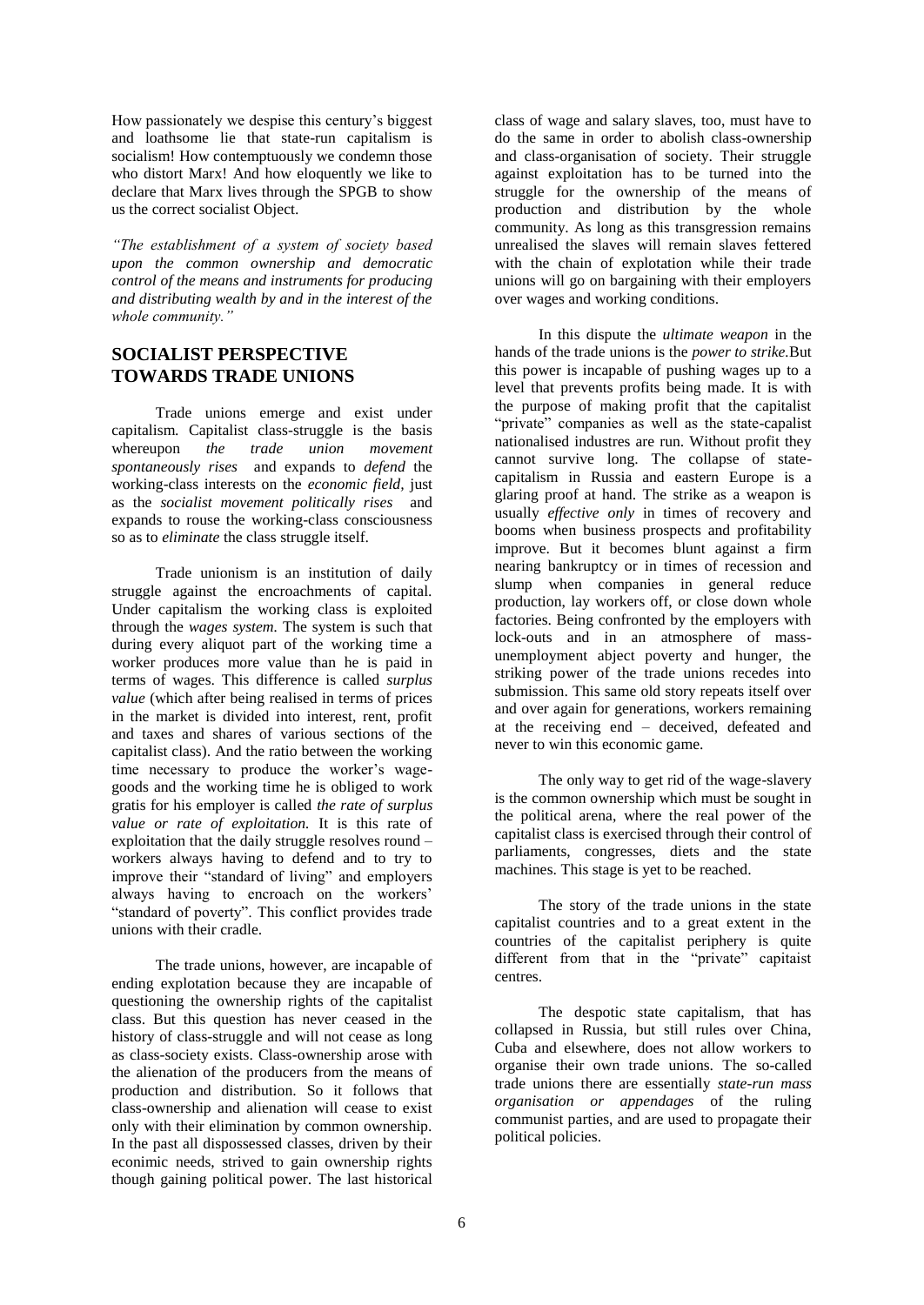In countries like India workers have the legal right to form trade unions. But there, too, unlike Europe and America, most of the big trade unions have been organised from above more as fund-raising, vote-catching political subsidiaries of self-seeking "leaders" than as spontaneous, grassroot, independent and autonomous organisations of the working class to defend their economic interests. Moreover in the absence of factory-wide free election of trade union functionaries, there are as many unions as there are political parties, most of them operating with their hired gangsters and peculiar flags having very little regard to classunity. Actually these trade unions are *not genuine trade unions.* 

Still workers" organised resistance against exploitation is a must; and for that matter, their resistance struggles must have to be freed from the infamy of remaining divided and sunservient to various capitalist political parties. This they can achieve by organising themselves in fully *integrated and independent trade unions* of their own, by throwing away all kinds of blind faith and submissiveness regarding the wretched heirarchy of subscription-squeezer and flag-hoister "leaders". The working-class movement is a movement of equals – organised by the workers and in the interest of the workers. No "leader" supposedly having some unknown "god"-given or "intrinsic" trick-finding qualities given is necessary to lead the working-class movement. For a "trick" cannot throw profit overboard. Simply because private property lives to levy its tribute on labour.

All workers are equals; all humans, as members of the animal species *Homo Sapiens,* are essentially equals; all humans brains are intrinsically the most adaptable and uniquely creative brains, except the few mentally-disables ones. All workers are able, rather abler than the "leaders" to understand their own class-interests only if they are fully informed of their circumstances from local to global. And to be informed of what is happening around, and what has happened earlier, what they require is to meet in regular general assemblies, discuss and debate all that matters keeping ears and minds open and decide to take such steps as deemed useful. In case a strike is to be declared, they would need a *strike committee* to be formed of *recallable delegates* elected and mandated in the *general assembly* – thus retaining the ultimate control in their own hands.

Where there are many rival trade union shops in a single factory or workplace operated by many capitalist political parties, a socialist worker can neither keep on supporting the one he is in, nor go on seeking membership of one after another or

all at the same time, nor can he open his own "socialist"trade union instead. What he can, and should, do as immediate perspecptive, is to try to form a "political group" with like-minded fellow workers and campaign for a class-wide democratic unity as stated above. Whenever an opportunity arrives the group must use the assemblies as a forum for political propaganda to expose the uselessness of the "leaders" and show that the trade union movement is unable to solve the problems of crises, insecurity, poverty, of crises, insecurity, poverty, unemployment, hunger and wars.

In principle socialists are not prevented from participating in genuine trade union activities, but are precautioned about the dangerous diversions and limitations of defensive activities under capitalism. Achieving socialism being the only objective of a socialist, socialists relate to their fellow workers only as socialists to put forward socialist answers to their questions and help hieighten their class consciousness to Marx"s understanding that: "Instead of the conservative motto: A fair day"s pay for a fair day"s work"; they should inscribe on their banners the revolutionary watchwords: "Abolition of the wages system'."

The greater political awareness of the working class towards socialism, and the greater their control over trade union activities, better might be their chances of obtaining larger proportions of the wealth kept at the behest of the ruling class, who, observing socialism on the horizon, might not hesitate to offer liberal terms, fallaciously through expecting that it could buy their system some breathing space.

Socialist *theory* will then begin to be realised in socialist *practice*.

## **Class, not nation**

Nationalism, integrationist or separatist, in spite of and against one another, breeds patriotism that feeds on contempt for and hostility towards people in others, whereunder fratricidal strifes are inevitable. Instances abound around. But these strifes, in essence, are expressions of the dynamic of a system that feeds on profit.

"Independence", "My country", "Sovereignty", "Self-sufficiency", "Indigenous growth", "Prosperity", "Peace" et al pertain to the ideology of nationalism that forestalls classconsciousness.

This ideology speaks in trms of "common bonds" – race, religion, language, economic interests – to define the nation-stae. But such homogeneity is conspicuously absent in almost all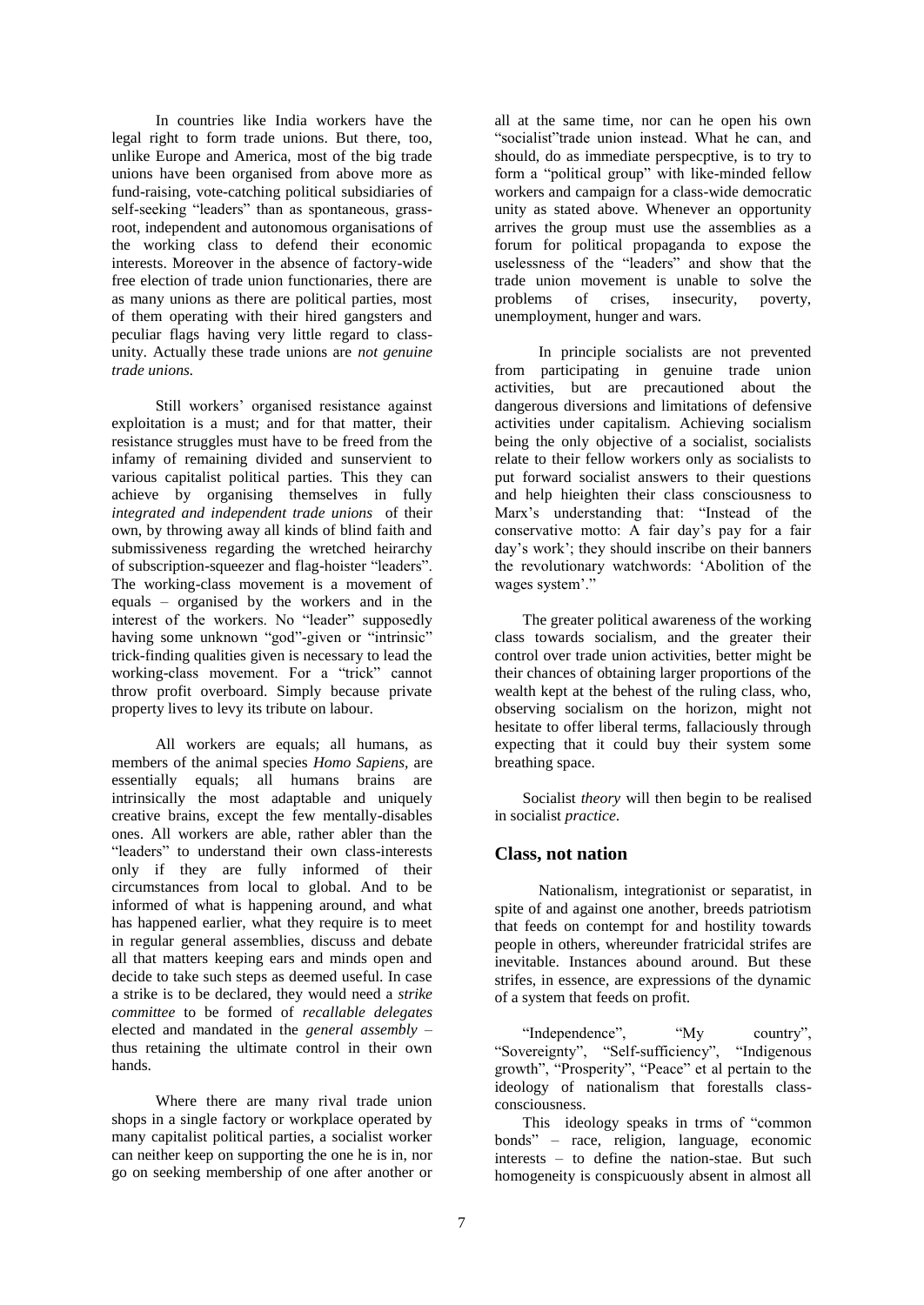the 186 countries on our planet. And all nations are class-divided.

All definitions are confusing. In fact what capitalism needs for its continual reproduction is not so much "a nation" as "a state" based on the economics of wage-price-profit oriented private property institution. And for that matter, a nationalist "liberator", integrationist or separatist, is bound to appeal to the prejudiced emotions of his "people" over a terrritory at all times in the name of a national "story" – christended "history" – invariabily told by "the heroes"!

Colonial expansion of trade and commerce transgressed feudal formations and established the *World Market* in the past century. Capitalist production and distribution assumed global dimensions. Striving capitalist interests raised heads in the colonies under the banner of "freedom movements". Direct colonial rule of the capitalist metropols over other lands became anachronistic. Colonialism gave way to modern "Imperialism". Imperialistic hostility has actually turned many "freedom struggles" into mere pawns in its hands. Passing through the experinces of two World Wars and never-ceasing regional and local wars rival interests find this ideology the most useful instrument for gaining ground in their manoeuvres for war.

Winning "national independence" is a capitalist objective. A change of a capital"s "Capital" with a change of its governors do not make workers "independent". Workers remain workers – as exploited and oppressed as before. The transfer of political power that takes palce, takes place between two rival "nationalsit" minorities belonging to the same exploting and ruling class who own and control the means of production and distribution all over the world.

But the saga of "independence" is unending. While towards power, one must remain a "freedom fighter", and once in power, one finds much reason in "joint ventures" or "collaborations" with any "imperialisms" of any colour including the one it fought against – a trajectory from "independence" to impasse.

India is no exception to this rule. "Indian" capitalists got India "freed" from their "foreign" rival to the extent that they now have a market of their own and a working class to exploit. But the market they got was partitioned between the two "leading" factions of theirs at the terrible price of workers sweat and blood and life sacrificed on both sides. The wound their "freedom" has inflicted on the social body of this sub-continent is still taking its toll, and it will until workers of all "nations"

recognise themselves as workers belonging to the one single world working class.

Just as the abandonment of colonial forms of domination reflected the demise of the British power through two World Wars, so it marked the opening up of the sub-continent for world "imperialism" at large. For not "independence" but "interdepedence" is the order of the day.

The so-called "relative prosperity" achieved by some people during about a decade-and-a-half after 1947 cannot be attributed to "independence", but to the post-war "reconstruction" of the World Economy.

Hangovers with other class-layers alongside the two main capitalist antagonists in India have misled many ideologues to raise on misconceptions and mystifications about the nature of the Indian society. They miserably fail to understand that feudalism in India had long gone and "The Indian Economy" is nothing but capitalism at work and further that the "peasant question" persists due not to there being an absnece of agrarian "land reforms", but to there being a multi-million landless agrarian cheap labour force beside the robbed homeless and hungry "refugee" masses.

The whole lot of "anti-feudal" and "antiimperialist" pseudo-theories using a motley collection of definitions such as "The Third World", "Developing countries" etc., stand on the fallacious treatment of each "nation" in isolation and viewing each one having to go through and to complete every historic stage in mechanical imitation of the European states.

Nationalism and colonial independence are not things that ought to concern the working class. Wherevr they live and work, their only concern ought to be socialism. The material basis for socialism exists in the World Economy. Gone are the days of "the economies". There is no need for all "the economies" to be industrialised and all "the peoples" to be proletarianised before socialism could be established. Thus the theories which ask workers of all places to wait for industrialisation to "develop" their localities before attempting to establish socialism are hopelessly irrelavant.

**GLOBAL ECONOMY :** All nationalistic ideas simply seek to turn back the wheel of history by fettering the ongoing process of capitalist globalisation. The process has been precisely wellnarrated by Om Das/Ramesh in the following words :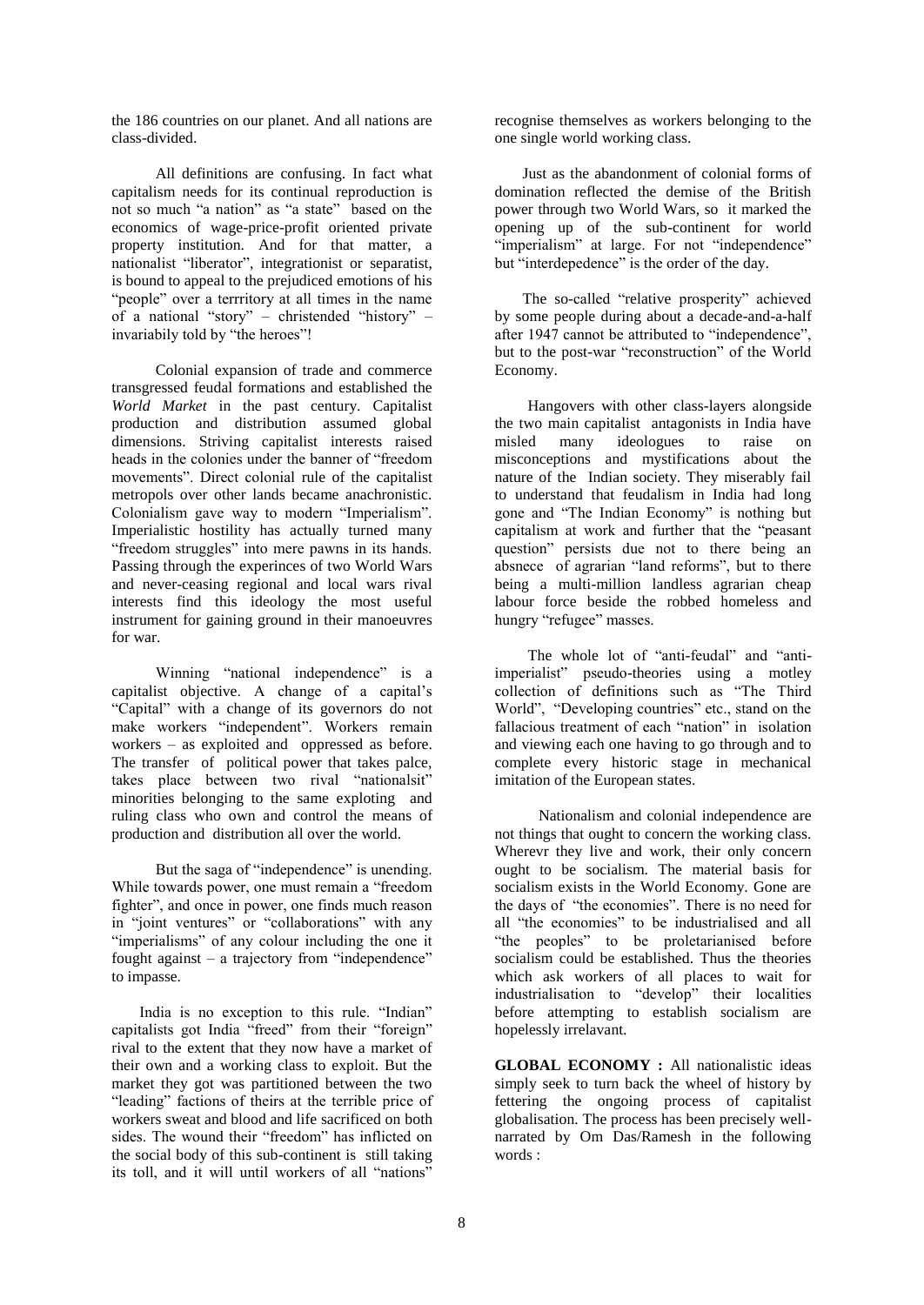*"Impelled by the dynamic of the system the process of globalisation is going full steam and the problems are by definition global. The globalisation of markets, the incompatibility of state of playing a significant role, the inoperativeness of old economic models that policymakers had used to guide their actions, given the impression that an invisible hand guides the destiny of the economy.* 

**"***Shifts in consumer demand, new technologies, and new distribution methods that change their markets, are giving difficult time to the corporate giants. Ideas, beliefs, fashions, attitudes and opinions are formed, reformed, challenged and defied almost every second. Companies all over the world are planning workforce reductions and sweeping changes in working practices. "Restructuring", downsizing", "Rationalising", "Re-engineering" are the euphemistic labels under which big corporations are shrinking the world over.* 

*"Nation-states which played a predominant role in human affairs in the past few centuries have lost their old importance. In fact they have become an impediment in the march forward of the world order – an unresolvable contradiction of a system essentially constituted of nation-states."*

Globalisation of capitals is not synonymous with globalisation of the interest of capitals. What has set capitals in an illusory unification expressed through the post-Second World War Bretton Woods mechanism of inter-national liquidity management, credit expansion and manipulative tariff and trade diplomacy with the organisations the International Monetary Fund, World Bank, the General Agreement on Tariffs and Trade etc. just in the opposite direction of their "nationalist" interests is the experience of 1929. The utopia of eliminating "national" interests can only be sustained until the crisis "bottoms out".

## **Scarcity vs. abundance**

The economies are becoming more "interdependent", crises more international, conflicts more bloodier with more militarisation.

If the hungry and homeless ask the governments for the reason of their misery the answer is: the governments are not responsible for "scarcity" and "overpopulation". Even if they mean idle material and human resources and destroying food and homes whilst building military industrial and nuclear missile complexes for "mutual terror" power balance! Guns over Butter? Yes, that is what is happening with the governments the world over.

#### **Consider the facts:**

- National killing firms comprising the world's single largest industry is feeding on an estimated (1993) expenditure in the region of \$ 30,000 per second (i.e.) about \$ 950 billion a year; compare: - a spending of \$ 1,000 per day takes about 3,000 years to exhaust one billion dollars).
- According to the United Nations Children's Fund (UNICEF) already in 1981 about 30 million people die of starvation or starvationrelated diseases (i.e. about one per second) not because there was no food in the market but because they lacked purchasing power. Half of the dead were children – 40,000 per day!
- The money required to provide basic food, water, education, health and housing for those without these has been estimated at mere \$ 21 billion a year.
- $\bullet$  India's "defence" spending (10<sup>th</sup> in Asia) in 1993 amounted to \$6.9 billion, China"s \$24.8 billion, Russia"s \$ 29.1 billion and Japan"s \$ 39.7 billion.

The *Human Development Report 1993* has reported that 90 percent of the world"s people have lost control over their lives. Which class do they belong to? With all certainty the class who produce all wealth but do not own and control. Any more doubts? Let us see:

In India, the world"s second most populous country, adding much fuel to the politics of begging based on "overpopulation', "scarcity" and "drought-famine" theories, press photographs of hunger-stricken bare-bodied skeleton-like semidead men, women and children off and on produce news for profits. Kalahandi is a profitable name as such! Working people of Kalahandi and Koraput districts produce increasing amounts of pulses, food grains and fish every year; and pulses they produce cater not only to the demand in Orissa but also in neighbouring Andhra Pradesh and Madhya Pradesh. In Kalahandi they produce the best and the highest quantum of cotton in Orissa and then they receive a "famine" in return. The half-naked wealth-producer – "Hunger Omnivore" – lives there through a "meal" cooked from tamarind seeds sometimes with some added taste of wild and mostly inedible, even poisonous, fruits and roots searched out of decaying jungles around.

In a country where "malnutrition" means a "luxury" meal and "starvation wage" a standard of living", the government turned down some time ago the US offer of a gift of three lakh tones of maize to India simply because the agricultural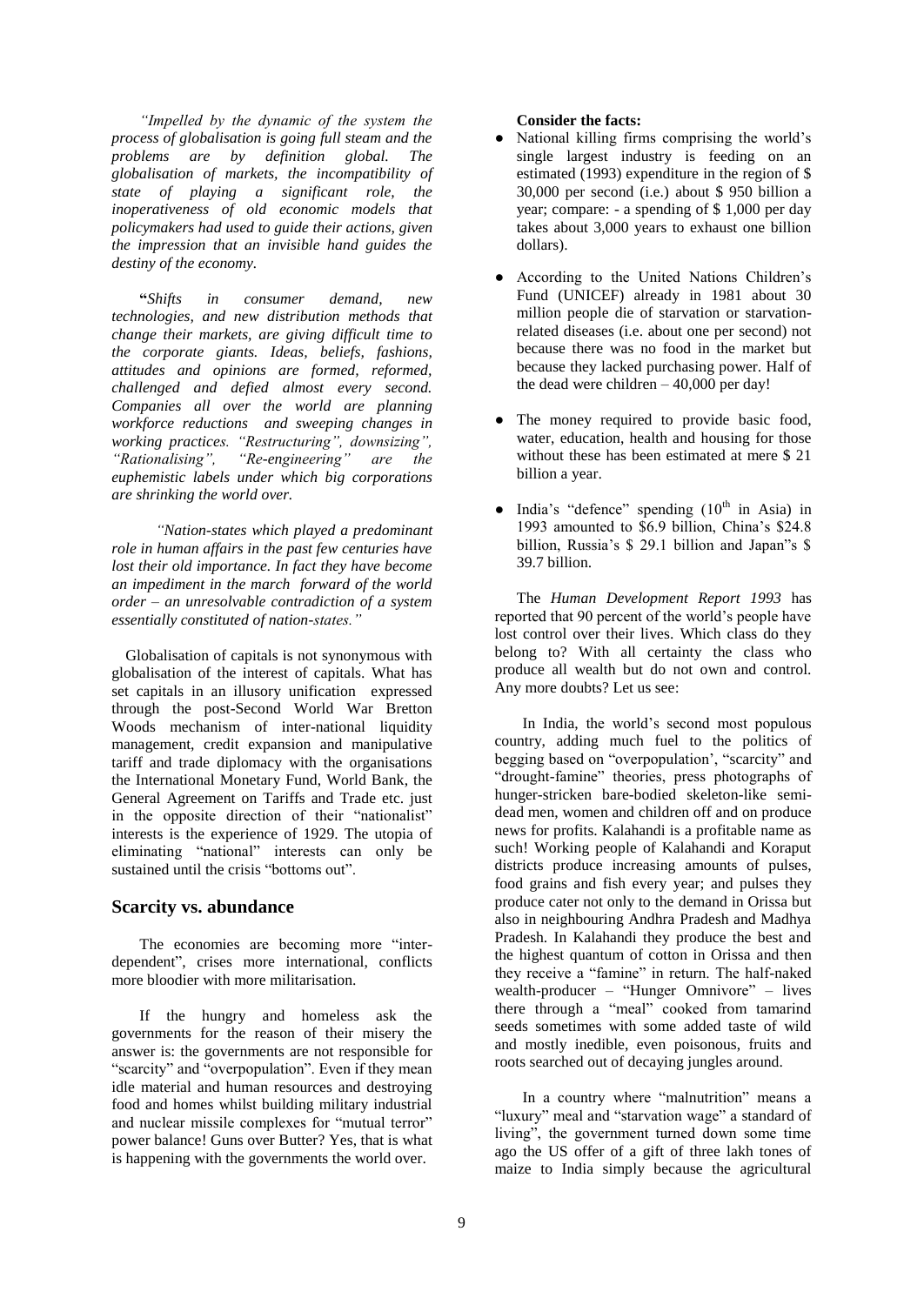ministry claimed that the gift would cause great harm to the interests of the domestic farmers!

Leaving aside India"s existing stocks, only if this year"s (1994-5) estimated food grain output of about 185 million tons could be distributed equally, India"s 850 million men, women and children could receive 600 grams per head per day.

Karl Marx pointed out that "right can never be higher than the economic structure of society and its cultural development conditioned thereby." But the "Human Developers" deny Marx!

Alongside news headlines on "female foeticide", "infanticide", "dowry deaths" "bride burning", "child labour", "child prostitution", "child abuse", "rape" and violence of every description, much rhetoric runs on "child rights", "women rights", "human rights" and so on and so forth.

In India alone 10,000 children die every day; many of them could survive if they had access to safe drinking water, adequate health care and sanitation facilities, according to the UNICEF.

By the year 2000, the world"s children who would be living without adequate food, water, healthcare and education would be around 650,000,000 – a "perspective of prosperity", indeed, for the "Rights Omnipresent" of the New World Order (Disorder!) which needs tanks for "defence" as in 1989 on the plaza called "Tiananmen" in China, by trampling on student masses demanding democracy! Look:

 One tank = equipment for 520 classrooms (\$500,000 – 30 pupils per primary school class)

The USA's dairy herd in 1983 was 57 percent smaller than 40 years previously, yet these genetically improved cows were giving more milk that rose to about 139 billion pounds or 16 billion gallons – enough to make a seven-million-ton mountain of cheese. At 1983-4 levels of demand and supply they produce 10 percent more than enough to meet domestic and export market demand for milk, butter, cheese and ice-cream. By law the federal government had to buy this surplus and then incur the cost of storing and preserving these surplus stocks. This put a drain on the federal budget, so the Reagan administration and the dairy industry were agreed on the need to cut milk production. A policy of bonus payment for dairymen who would cut production and cash penalties for dairymen who would increase production was discussed.

• In India in 1993 Bombay's state dairy department has been pouring seven lakh litres of unsold milk down the drain. Who knows what is happening in other provinces!

 Some cancer experts who are coming to attend the International Cancer Congress from 30 October in New Delhi say about 5,000,000 people are suffering from different types of cancer in India alone and the figure is likely to reach 6,000,000 by the end of this century.

 Capitalism is incapable of feeding and housing everybody. But by the early 1980s it has been capable of providing about four tons (TNT equivalent) of nuclear explosives for every man, woman and child on the planet. According to an estimate then 50 thousand nuclear warheads exist with a total force equivalent to one million times the bomb that was exploded over Hiroshima in 1945 and which killed 120,000 of our fellow humans!

 This year World Bank projects have been responsible for the "displacement" of 2,153,000 people on three continents!

 In 1972, the world had 2,500,000 refugees. At December 1992, this figure stood at 19,000,000!

 Capitalism cannot construct houses for the millions whom it has rendered homeless, but can construct the multi-billion-dollar "MX nuclear missile complex" laid out in 20,000 square miles of the Nevada desert in the USA in 1983 – the world"s largest construction, of course!

 Much to the dismay of the patriots, the United Nations Development Programme reports that about 30 percent (390,000,000) of the 1.3 billion  $(1,300,000,000)$  poor in the world live in India; and in Bangladesh 80 percent of its people live in poverty. (The FAO definition of "seriously undernourished" is a calorie intake of 1,600 calories per day or less.)

 Poverty is not just a problem of "underdeveloped" countries. In 1983, 32 million of the American population of 233 million were graded as below the poverty line, but the mayors said that soup kitchens were not keeping pace with the hungry. In 1984, within the European Economic Community, 30 million workers were living below the poverty line and now there are about 40 million unemployed. Everywhere in the world, malnourishment exists since capitalism exists to produce food, like any other commodity, in order not to satisfy human needs, but to realize a profit. Production and supply are geared with a view to market capacity. A scarcity is maintained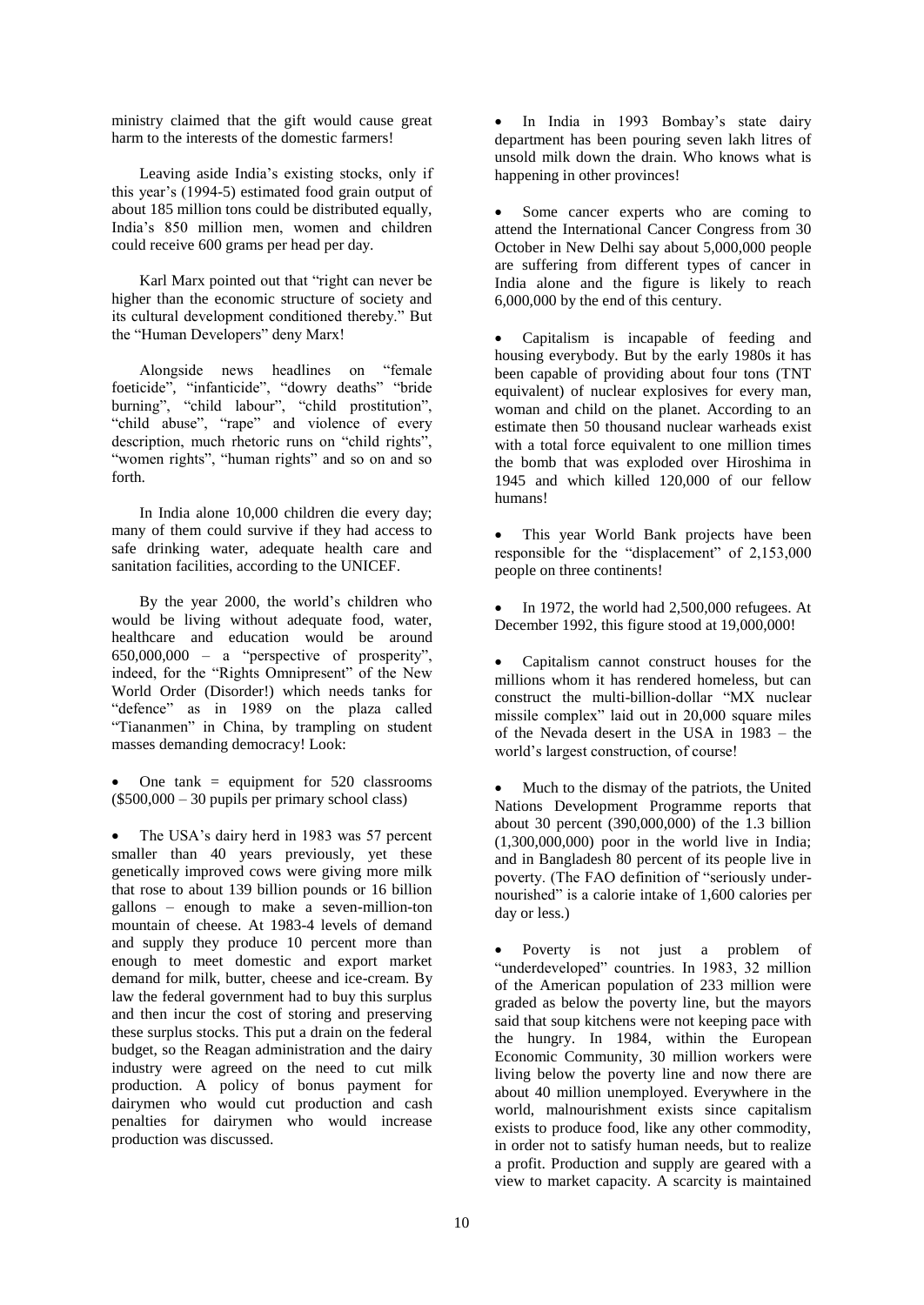amidst plenty. The EEC destroys food every year, and maintains a policy of restricted food production. In 1982, American farmers took 82 million acres out of food production.

As early as the 1930s the American government evolved a policy, which instead of waiting for the food to be produced and destroying it involved paying farmers not to produce in the first place. Food supplies were artificially restricted. This policy was frankly described by the late President Kennedy as "planned and subsidized under-production."

Agricultural "over-production" has given rise to "farm trade war" which is emerging as a major source of worldwide instability.

**AS TO THE POTENTIAL PLENTY –** there are 7.28 acres of food-growable land per person on this Earth. And the sun delivers at a rare equal to nearly 20,000 times Earth"s primary energy consumption – a "free lunch" for all on the Earth. Isn"t it? As Norman Armstrong puts it, "the human body is *an organism* in the world and receives its energy through food, and the Earth is a planet in the solar system, that likewise receives, free of charge, an inexhaustible input of fuel from the star in the middle of the solar system: the Sun" (*Socialist Standard*, August 1994).

**"**The sun is the free lunch that orthodox economics can"t come to terms with", simply because economic modeling clings to the "trick" of satisfying our "unlimited wants", with "limited resources"!

One estimate observes in 1986 that the energy derived from the sunlight on only 320 square kilometer surface of the Earth could satisfy the world"s total energy demand.

According to the FAO"s forecast, (outlook report for October 1994) world cereal production would be about 1,934 million tons. If this food is equally distributed among 5.6 billion people who will be on the planet by the end of 1994, global food availability throughout the 365 days of 1995 would be about 946 grams per capita per day, all previous stocks remaining untouched, and this despite the fact that only 50 percent of the world"s arable lands is used for cereal production and an increasing proportion of which is subsidized away from food production only in order to maintain profitability in the food sector.

It is now possible to reduce use of wood to the minimum, for substitutes could be used for making furniture and building houses, not to mention fuel, etc. Yet every year 200,000 square

kilometers of tropical forests are destroyed or severely degraded. At today's rate of top soil loss – 25 billion tonnes – the world may lose 50 percent of its top soil by 2050.

Orthodox economics always speak in terms of "over-population" and "scarcity" as the cause (not results!) of poverty and unemployment!

The truth is that it is not over growth of population but the overgrowth of production (forces) with respect to the relation of production that is the cause of hunger and misery.

Famine – the horror-name "starvation" and "malnutrition" – today, unlike the localized famines of earlier epochs, is global since it is the necessary outcome of the insane and compelling logic of global capitalism: workers sacked when they overproduce, and food dumped while workers starve!

With capitalism *artificial scarcity*, *organized waste* and *pollution* go hand in glove. For instance the armed forces and armed production, commerce and finance, the cashiers, the accountants, the bank clerks, the computer operatives, the salesmen, the ticket collectors and many other functions associated with buying and selling belong to the category of organized waste of both resources and labour. For they would be of no use in a rationally organized society.

Moreover, the problems of pollution – "nuclear wastes", "toxic excreta', "radioactive wastes", "acid rain", "deforestation", "ozone layer depletion", and "waste-dumping" trade under "shady contracts" etc. are all problems of the capitalist system.

Nothing short of socialism can sweep away the whole lot of this capitalist garbage – physical and mental. Once production and distribution are freed from the fetters of the capitalist private property institutions and placed under common ownership, "scarcity", waste and pollution will cease to exist and abundance will unfold itself in all respects.

**DRUGS :** Another instance of the organized waste is drugs industry. According to William Rees-Mogg"s estimate the capital funds in the "illegal" drug trade in now in hundreds of billions with \$300 billion as a plausible figure – at an average 15 percent compound return which doubles every five years. He is concerned with the question "whether drug profits are going to finance a widespread criminal, take-over of respectable businesses"!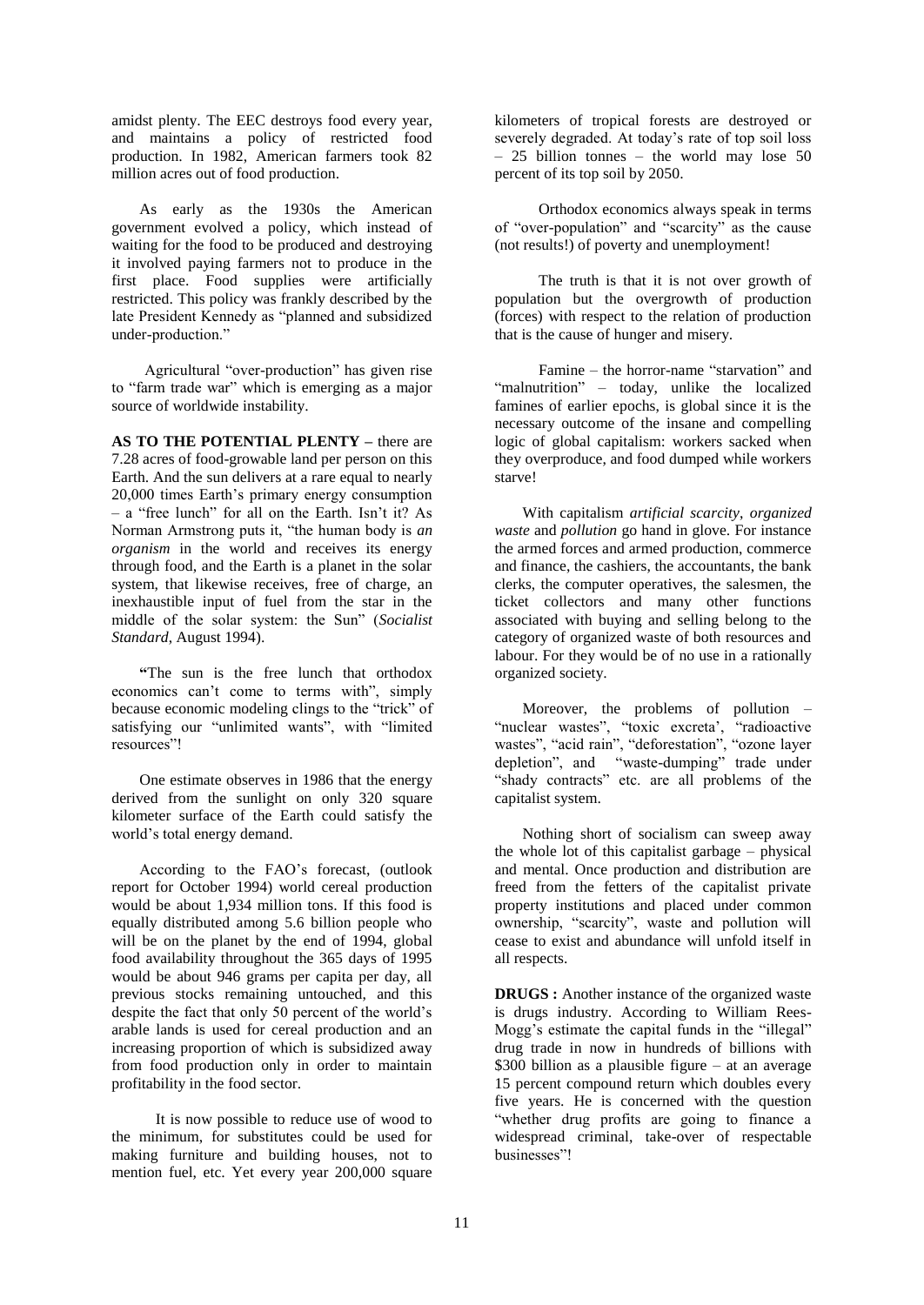Our business, however, is to abolish all businesses for profit – "criminal" and "respectable" alike.

**DEBT CAPITALISM:** Post-war world capitalism can be called debt capitalism. Debt implies expending of future income – or capitalization of future production – a self-deceptive process in itself. Governments, corporate giants, individuals are all in debt. Accumulation of debt accounts has turned the world economy into a devastating debteconomy. In many world economies, debt is compounding at a faster rate than income and total world indebtedness by every yardstick that can be named was heavier at the start of the present slump than at the beginning of any other. In the United States alone, the ratio of debt to nominal GNP is now 195 percent, compared with 120 percent before the 1929 crash. The "Third World" debt is running at 1.3 trillion dollars. India"s "national debt" is 75 percent of the GNP.

History has demonstrated that sustainable recoveries only begin when a considerable portion of debt built-up during the boom has been liquidated. Insufficient liquidation can only keep growth sluggish. It has been estimated that the amount of debt still to be liquidated during this slump only in the USA is three to four trillion dollars-worth as against the whole world"s total "GDP" around 25 trillion dollars. "The extension of credit effectively delays the onset of capitalism"s periodic crises only to make them worse when they finally occur."

This generalization of the crisis reflects itself in the deficit-swollen "national" budgets outrageously attempting to further downgrade the standard of poverty of the workers.

**WARS :** World War means reversion to barbarism – a systematic, organized, indiscriminate massmurder – a deliberate destruction of productive forces. War in the modern world is the military name of commercial competition.

Today"s desperate competition between nation-states for a bigger share of the world market turns tomorrow into a desperate war. Driven by the built-in instability of capitalism all "sovereigns" succumb to their real sovereign – commerce.

*"So each nation state must maintain its own armed forces to protect the wealth of its national capitalist class from the predatory aspirations of its trade rivals. Sources of raw materials, markets, trade routes and strategic areas for their protection or acquisition have got to be defended by force of arms if necessary or to be gained by force of arms, represent the vital life's blood of* 

*capitalism and no price in human lives and materials can be too high to achieve them or to keep them."* (R. Montague, *World Socialist, April 1984*).

*"Whenever war is fought, for whatever superficial and false reasons, and whichever side is declared the victor, one side is always invariably the loser – the world working class".* (S. Leight, *World Without Wages*)

The socialist position on war is: Today"s wars are caused by capitalism; wars are inevitable under this system since the conditions which give rise to wars are inherent within it and all wars are fought over the interests of the capitalist class and we are opposed to all of them without any reservation.

Workers of all countries have the same single interest – gaining world socialism.

A point of reference regarding the application of this principle that requires mention is that eight decades ago the Socialist Party of Great Britain opposed World War I with their War *Manifesto*  saying:

"*Having no quarrel with the working class of any country, we extend to our Fellow Workers of all Lands the expression of our Good Will and Socialist Fraternity, and Pledge ourselves to work for the overthrow of capitalism and the Triumph of Socialism."*

In 1939 the same message was reiterated by the Socialist Party of Great Britain, the World Socialist Party of the United States and all their companion parties to oppose World War II.

This "Socialist Fraternity" will remain our watchword that will usher us into a new era where, in Samuel Leight"s unbetterable language: "Furnaces throughout the world will become the recipients of a colossal amount of scrap metal – a fitting tribute to the long awaited commencement of social sanity." (*World Socialist, 1*)

## **Who is there to accomplish this**

As a creation of capitalism, the working class, as a class, can survive only under the conditions of its creator. Therefore, the elimination of these dehumanized and reified conditions will be accomplished with termination of them both. This shows how and where the working class represents the interest of the society"s total movement, which is not a totality of narrowness, but just its opposite – the end of all narrowness. Since knowledge is not a natural but a social product, acquisition of this positive knowledge, in spite of and against the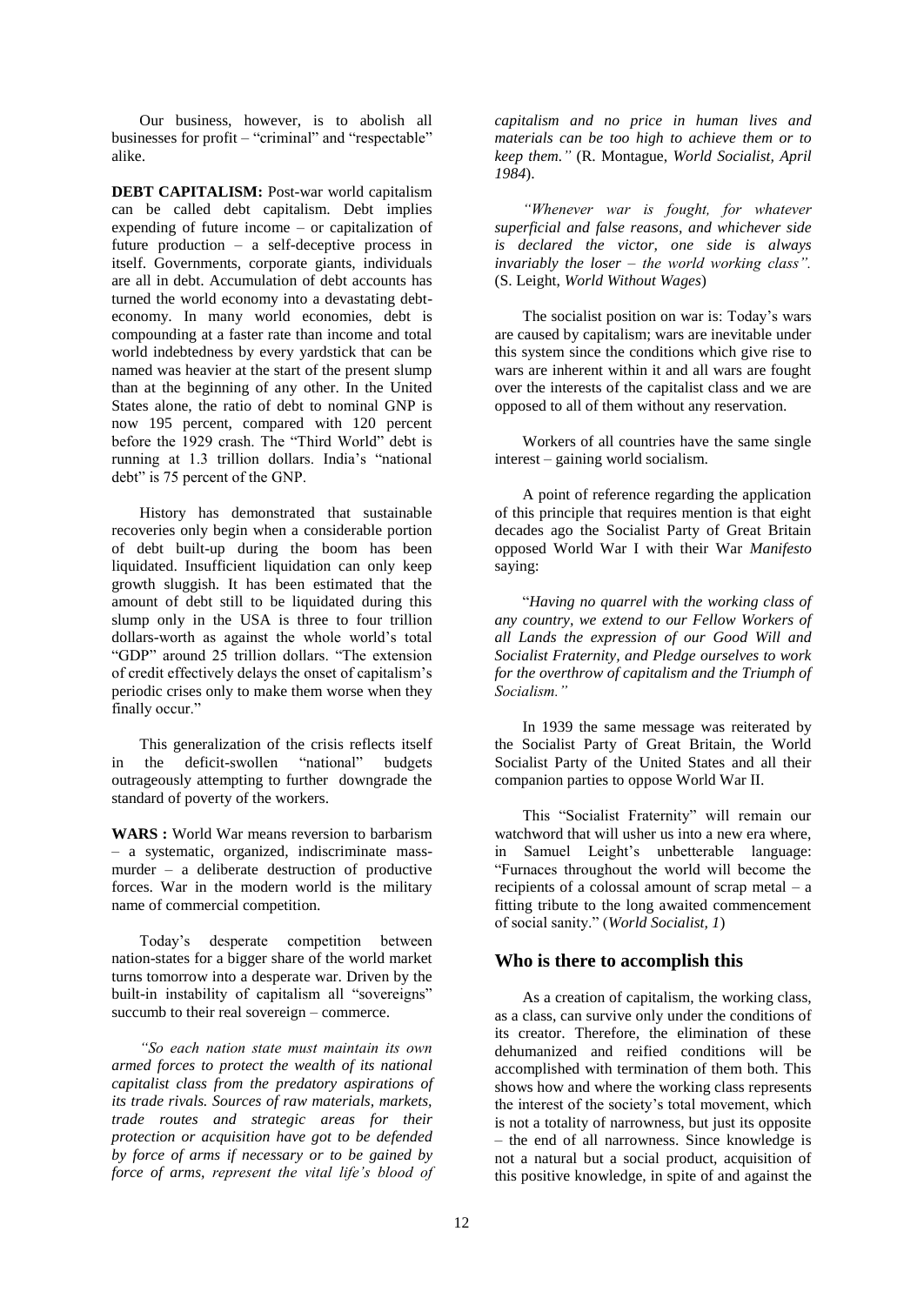workers' own existence as the negative force of the ongoing social process can be guided by their own criticism of the history through bitter experiences. Their criticism leads them ultimately to the core of all their questions – the common ownership through seizure of political power using democratic means. Such knowledge as has already been acquired by a small minority of our class, awaits recognition by the majority.

Recongise it we must. The process is going on. But an unceasing succession of "leaders" hold fast the rein of reification least the workers forget their "usefulness"! As if workers are tame cattle herds or flocks of sheep or goats requiring shepherds to tend them! As a deterrent, they put up their last weapon – their "human nature" argument. But what they are referring to is "human behaviour" not "human nature". How we behave is determined by how we live. Today"s competitive *ways of thinking* and acting are a product of private property society. But our ability to adapt our behaviour can reasonably turn us to *co-operation* for a rational and comfortable life. Even under capitalism, people often obtain pleasure from doing a good turn for others; few people enjoy participating in the "civilized" warfare of the daily rat-race. How better it would be if the society were based on cooperation! It will become a mass-question only when the confusing comparison – "how we lived" and how we live" is replaced with the awakening one – "how we live and how we ought to live". The decisive step towards this enlightenment requires complete dissociation from the "leadership" concept. There is no other way, no shortcut.

The history of the LP and the MICC"s evolution is no different. As already stated, the extent to which we could rescue ourselves from our awkward intellectual and organisational associations with the opportunists and tyrants who claim to be Marxists depends on the possibility of us addressing the question – can Leninism be regarded as being an associate, or antagonist of the essential principles of Marxism? Much to the chagrin of the whole array of Leninist stateideologues we found Leninism as being anything but Marxism, and the Leninist vocabulary as a sort of scavenging in the history"s waste-heaps of ideas. The last thing that we got rid of was the dogma of "vanguardism" (including "paid professionals") that turns Marx"s Materialist Conception of History upside down, since it clings to the same age-old idealist conception that it is the "great men" who lead the masses to make a history of their own!

The making of history was never, and can never be, the task of "the great men" – chiefs, masters, kings, emperors, leaders and the like. It is not "the great men" who create history, but on the contrary, it is the history made by men that creates

these historic categories in conformity with the prevailing circumstances. Leadership theory retards historic categories in conformity with the prevailing circumstances. Leadership theory retards historic truth, dampens mass initiative, inflicts inferiority complex, defends the ruling class"s pyramid of power by fueling the fire of nationalism-racism-patriotism and martyrdom based on glorification of pomp and prejudice of the institutionalized violence. And violence always serves the interest of a minority. Violence breeds violence.

Insurrection is no exception. Armed upsurge or "civil war" means militraisation of the class struggle necessarily having a hierarchy of commanding bureaucracy operating on an unquestioning obedience of armed contingents of workers. The same alienating process that sets workers against workers – on either side of a barricade – now as illegal killers against legalized killers and thrusts a new military set-up destroying the old, jeopardizing the chance of their own democratic self-organisation.

The deliberate deception is there all the same in their being "led" by the same politicians in "peace marches". As war protesters, workers "are in a position of beggars asking governing politicians to do something vital in the interest of society, but which would clash with the interest of the owning class. Not much chance. Beggars can"t be choosers".

The tragedy of the "Peace drama" is yet to reach its climax! What if, when back from a "peace march" at a gun factory-gate the ordnance workers" rallying slogan – "No more wars, we want peace!"  $-$  is met with the management's suggestion – "Well, then, let's close the factory down!"?

The wage-slaves must retaliate – "No, the factory must remain open!" A slave's dilemma, indeed!

But the dilemma has a solution – the end of the wage-slavery altogether – that ends with the necessity to be "led".

So the overwhelming majority of today's world population – the working class, while recognizing man"s active role in responding to his circumstances, must discard "the great theory of violence" once and for all. A movement that intends to demilitarize the society cannot achieve its goal by militarizing itself. It has to be carried forward by a majority who have decided to build socialism as a world system, and are willing to take responsibilities in organizing consciously and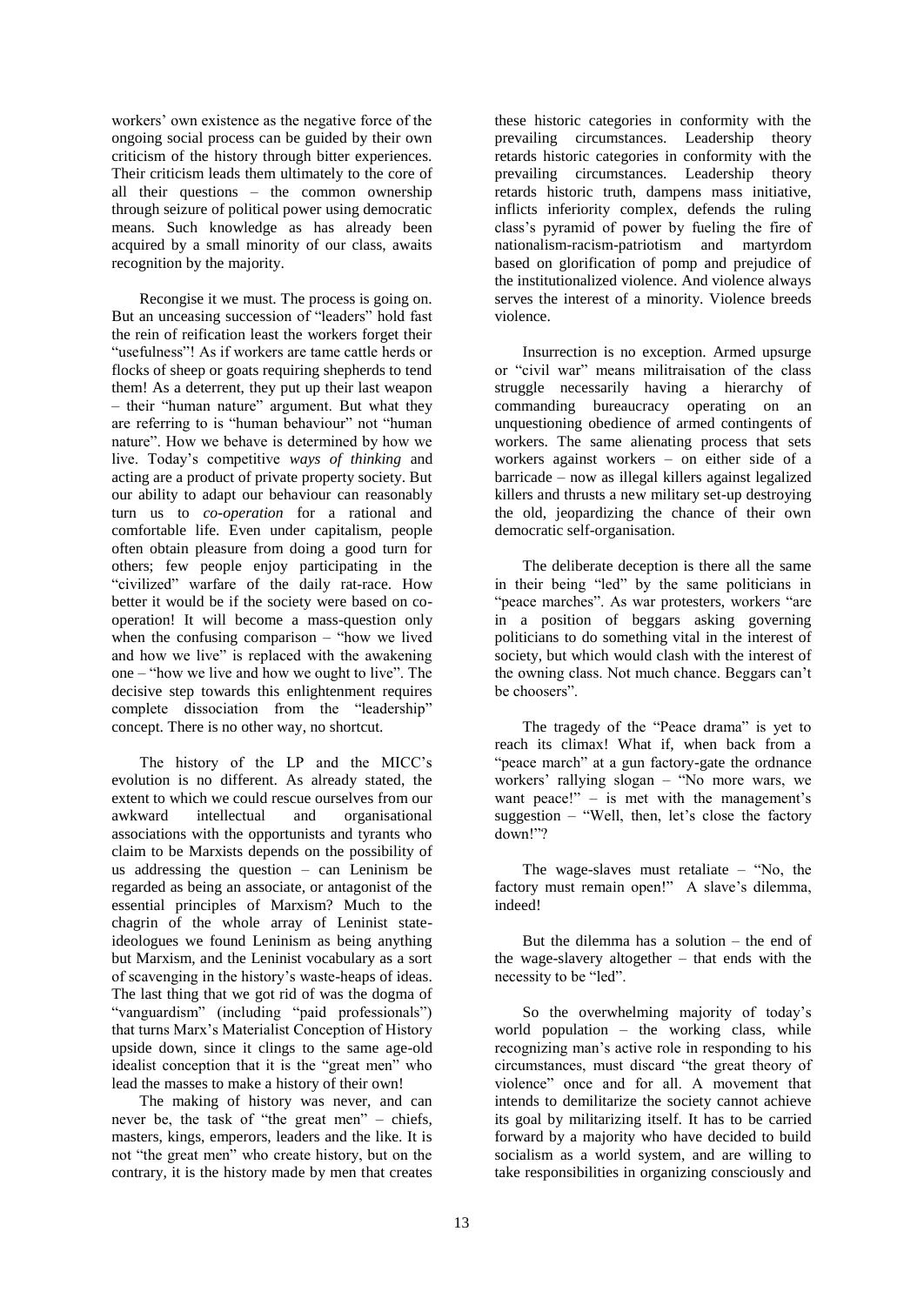globally for the democratic conquest of political power to institute common ownership. Socialism is nothing but self-education, self-organization and self-emancipation of the working class itself."

Divisions on the basis of "nation" or "race" are capitalist vulgarity. Those who raise the banner of "national independence, security and sovereignty" to show that "The West" is swallowing "The East" or "The North" or "The South" are out to conceal the stark truth that all "nations" are class-divided; capitalists of all countries are share-holders, big or small, of their international debt capitalist accumulation mechanism. Whatever they accumulate and centralize comes from the exploitation of their respective workers; needless to say that it presupposes a relative inequality in their claim over the total wealth. Yet when it comes to getting out of depression and paying out the interest and principal installments – it is only the working class who are to make back and belly sacrifices in terms of starvation wages, simply because workers, as workers, can survive only under the conditions of exploitation. In order that a handful of jet-set sky-trekkers' wealth and pleasure can scale the sky workers are obliged to live below a beastly existence have to accept the condition of obedience to the discipline of starvation beside destruction of food they have produced with their own labour.

All over the world colossal fixed capitals stand idle with millions of workers joining the ranks of the unemployed, businesses going bankrupt, factories closed, machinery scrapped and food dumped.

When only a part of the world's productive capacity, already worked out, is more than enough to produce abundance for all, millions are condemned as fodder of famines, millions going to the wall. This contradiction seeks its palliative in devastating overheads, i.e. destruction of capital by capital. At a cost of millions dead and much of the productive capacity and produced wealth destroyed, capital is devalued through wars. Wars take over trade wars. People"s needs go unmet because the global rate of profit had fallen, for the flow of global surplus value had dwindled and remained unrealised, forasmuch as the productive forces have outgrown the capitalist production relation since the beginning of this century. And now it is the third and deepest phase of the depression since the end of the late sixties when the post-war "boom" ended. "Boom" or "slump", the working class everywhere, in general, is in a permanent state of depression, which only varies in degree.

Capitalism has fulfilled its historic mission and has outlived its usefulness. The society awaits a change, not merely a change of this or that aspect of it, but a total change, the world over. And change it we can, by our rationally-willed actions. For it is this that characterises human behaviour in contradistinction to instinctive animal behaviour. Men have journeyed through changing and have been changed by the circumstances that environ them.

How and wherefore of which has been explained by the Marxist theory which is dialectical, for, in itself, it is capable of revealing its won cause and analysing the effects and reviewing the basis. This dialectics is historical in that its objective is derived not from any philosophical or contemplative premise.

Now, our task is to use every available means and every possible opportunity to make new socialists until, the society is turned socialist. "Our task is not only to understand the world but to change it" (Marx).

And with the accomplishment of this task in history the rule of prejudice will give way to the rule of reasons over the destiny of humanity. Selfalienation of man will give way to self-realisation of man as the Supreme Being in consciously shaping the really human life.

## **Socialist view on religion**

**Religion:** Religion is the most fantastic and fetishistic product of humans" self-alienation whereby they make themselves devoid of all power and a non-power all-powerful. It is the aura of "an inverted consciousness" of an "inverted world" – the "fantastic reflection of human things in human mind".

All the various religions have a common origin – blind faith. Their tenets are very similar no matter how different they appear to be. They treat everything as the creation and manifestation of a supernatural, eternal idea – the omnipotent, omnipresent and omniscient god, personified and descended through incarnation in a never-ending succession of gods and goddesses, to take charge of various aspects of nature and society. Prayers and rituals are practiced, and provision for an afterlife and immortality are preached by all.

**Believers' sincerity:** Appalling though it is that our fellow workers indulge and throng themselves in thoughts and rites of ultimate salvation and rewards in cloudlands while our exploiters acquire their full deserts of riches down here on earth, and while the religious bodies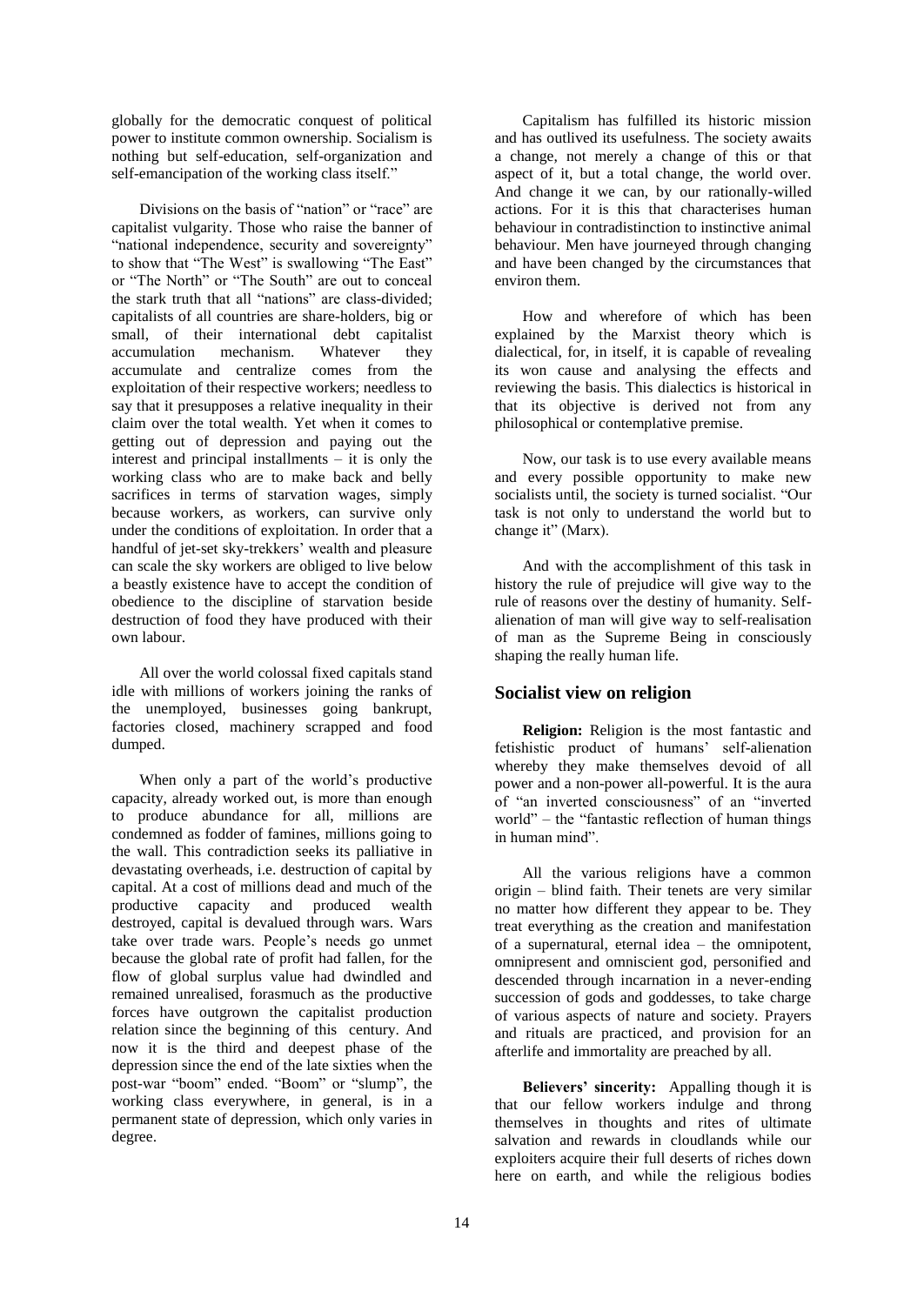preach sacrifice but practice possession well beyond the parameter of their precepts, socialists (unlike many rationalists) do not view workers as nonsense crowds. Most religiously minded workers are very sincere in their beliefs. Men and women who produce and distribute all wealth cannot be imbeciles. Aware or not, as long as they produce and distribute wealth they are materialists. It is only while treating conflicts, which are seen occurring between "good" and "evil" that they fall prey to religious superstitions and misconceptions.

**Religion's appeal:** Capitalism, with its aims of "maximization of profit" and "maximization of consumption", produces insatiable passion for possession, status consciousness, egotism, selfishness and greed, as against the real human desire not for possession but well-being, not selfishness but satisfaction – not "to have" but "to be". Egotism is opposed to egalitarianism, and greed to peace. Hedonism and Sado-masochism complement each other, involving an idea of unlimited pleasure against the ideal of disciplined work and a concept of complete laziness against obsessive work ethic. Pathogenous "character traits" produced by this conflictual socio-economic system, in turn, produce sick people and a sick society. Constant conflicts over money turn everybody against everybody.

As inherently antagonistic – hence insecure social process cannot but generate workers' competition for crumbs. It goes on conditioning notoriously unhappy, lonely, anxious, anguished, depressed, destructive and dependent people, glad to kill time that they actually want to save, whereas gratification of capital"s profit-need requires them to work obediently.

The one that has been well put into this service is religion. Its mythology and mystification sanction capital's authority as against worker's mental and material subservience. Promising a rewarding and immortal life after death and social cohesion in a heaven for the believers, and threats of punishment in a hell for the "sinners", aided with intimidation and persecution of the atheists here, religion strikes the right balance with this competitive, insecure and cruel social process that we live under. The more cruel the competition the more fantastic the solace offered by religion  $-$  a solace that conceals real distress underneath religious distress posed as the protest against real distress. "Religion is the sigh of the oppressed creature, the heart of the heartless world, just as it is the spirit of the spiritless conditions. It is the opium of the People" (Marx.)

Capital – itself a hybrid entity – has allowed no form untried, no source untapped for its

lifeblood of profit. All forms and relations were to be turned into capitalist. All wealth-creators into workers, and all institutions into capital's levers.

Capitalism"s question is not what is useful for humans, but what is useful for profit. "Capital is a social force, and not a personal one" (*Communist Manifesto*). As a worker is a slave of wages; likewise a capitalist is a slave of profit; capital cares not a bit for personal relationships. Change of owners, workers, forms, nations and religion, is its customary business. But the ultimate form of expression of all its contents and relations is money – now "the boundless" above the boundary of the world of commodities. The all-pervading and absolutely developed recognition of capital is money; because capital and with it every other from of its self-objectification is "not a thing but a social relation between persons mediated through things." (Marx.)

The money form of capital as a selfexpanding value appears as though money begets money. All social bonds – all correspondences between man and man – find expression through exchange between commodity and commodity, money and money. Since all fetishistic faith pertains, generally to the category of religion, this fetishism too appears as if money is the mundane manifestation of the attributeless **Brahma** who commands all attributes. A thing that, in itself, is destitute of any attribute, worth or honour has become the measure-incarnate of all. "Money is the alienated ability of mankind". It represents the totality of men"s relations, while the individual man defends himself at a cell-corner of the social body. In the eyes of an individual all commodity forms destined to be exchanged for money-forms are transcendental – hence to be worshipped. The religious customs and rites are also commodities having price (exchange values) as well as use value. Where do they have any bad blood with capital?

**Religion and Capitalist Politics:** No nationalist capitalist party – no matter what its credo says and what its individual members think and say about it – can afford to miss any opportunity of using "the trump card" of religion and racism against its rival – in trade and wars with God's blessings on both sides, and in elections with the right nominations for the right race at the right place! And all this behind the banner. "Don"t mix, don"t mix religion and politics!"

History shows, in all class societies religion and politics intermarry in a symbiotic reciprocity. Their interwovenness is laid exposed when sages and priests, mullahs, parsons and popes accompanied by their accomplices play merry hell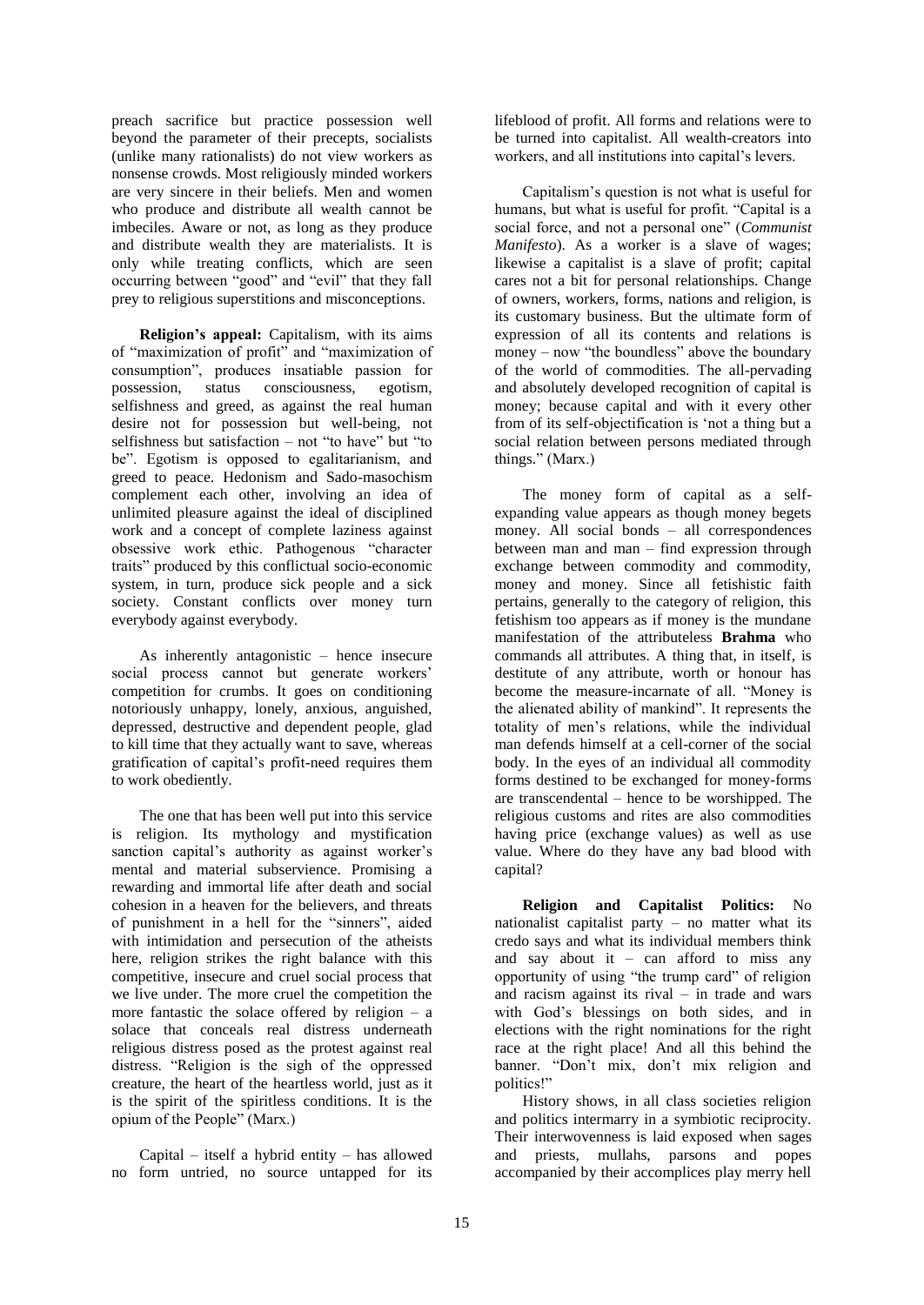with their perennial communal religious robes, rites and edicts – differential political colour and party affiliation makes no difference. No nationalist party, in reality, is and could ever be, completely free from such a corrupt state of affairs, simply because religion offers moral sanction to, and consolation and justification for the coercive and patriarchal state-family-property power-structure.

On religion the general position of capitalist<br>politics is "secularism" or religious is "secularism" or religious "indifferentism". One's boastful proclamation of adherence to it might make one look very radicala-"leftist" but in actuality, "secularism" means evasionism or escapism, since it lets things go as they go. "Indifferentism" or "neutrality" is anything but a principle. For the gullible it is tomfoolery and for the "leaders" hypocrisy. Religious "indifferentism" implies religious institutionalism – supposed to achieve the neverachievable – a balance between religion and religion. It can never cause religion to wither away; just the contrary, it provides all with a plea of "a private matter", a posture that allows any selfseeker the advantage of talking both radical and religious at the same time. And above all it prevents class-consciousness and obscures classstruggle.

When a communal riot runs wild, many anxious men and women hope to see a solution in preaching communal harmony and peace, dismantling the thronging crowds, driving rioters away from the streets, disbanding their organizations and punishing the ringleaders. That they are of little help remains well instanced with the co-existence and recurrence of the both – these measures and the riots.

The typical pre-capitalist forms of exploitation and oppression since the days of the Vedas in India based on **casteism and untouchability** can be traced back to the typical socio-economic relationship engendered by the Aryan aggression against the Dravidians. Opposition to casteism and untouchability is not something modern, it is centuries old. Opposition takes root simultaneously with the emergence of a position. Much water has rolled along the altitudes of the Himalayas down through the Ganges into the Indian Ocean, many reformists with their all various dictums had forged ahead and then fallen into the oblivion – but untouchability is still having its drag effects not only in religious rituals but also in the social body of this sub-continent, simply because nothing less than economic equality can completely remove social inhumanity.

That a way of life full of hatred, hostility, strives and wars can be wished away or legally

exterminated is an extreme pipe-dream. Peace precepts, law manuals and state intervention are of little use.

The so-called principle of "secularism", therefore, for the working class is essentially an intellectual corruption – an importunate imposture. Workers cannot remain "indifferent" regarding religion. It is only by Marxist materialist method that they can hope to understand society"s class composition and their own class-objective. It is not by trying to avoid, with one's eyes and ears closed, but by arranging and organizing for knowing that one begins to know. And this question too, like any others, must be addressed not to its effects, but to its historical source of motion. Lack of knowledge of a cause implies lack of knowledge of an end. "To be radical is to grasp the root of the matter. But for man the root is man<sup>"</sup>

**Where is God ?** Where was God when 6 million Jews were massacred in Nazi Germany; when 15 million, exclusive of civilian, were killed and millions more wounded in World War II? Where was he when. "The Great Bengal Famine" fed on 1.5 million of our fellow people – according to the official Famine Enquiry Commission (but, in the current literature on world "food crisis" occasional references are made to the Bengal Famine; "when floods destroyed the rice crop, costing some 2 million to 4 million lives") whilst "Bengal was producing the largest rice crop in history in 1943" and the per capita availability index for 1943 was higher by about 9 percent than that for 1941? Call up God to save 40,000 children under age 5 who are dying every day of malnutrition beside dumped food (including milk) due to lack of buyers! Maybe, they are receiving punishment for their "original sin"! Then try contacting him to help save some 550 million people who go to bed hungry each night, some one billion (1,000,000,000) who live in a state of absolute poverty, and some 200 million (200,000,000) more in the so-called "developing world" alone who will join their ranks by the end of this century. Not much luck here either. And where will he be to do something about the following predictions for 1995: Based on historical averages 180,000 people will die in wars; 2,500,000 children will die and another 2,500,000 will be disabled because they will not receive vaccines? Can God undo or divert an estimated expenditure of \$1,000,000,000,000 (one trillion) on arms this year? Will the Almighty be able to close down munitions factories as long as the wage-slavery exists? Not really. Were he able to do anything about all these and many more, they wouldn"t have been allowed to arise in the first place. Or what? The religious might retort: All that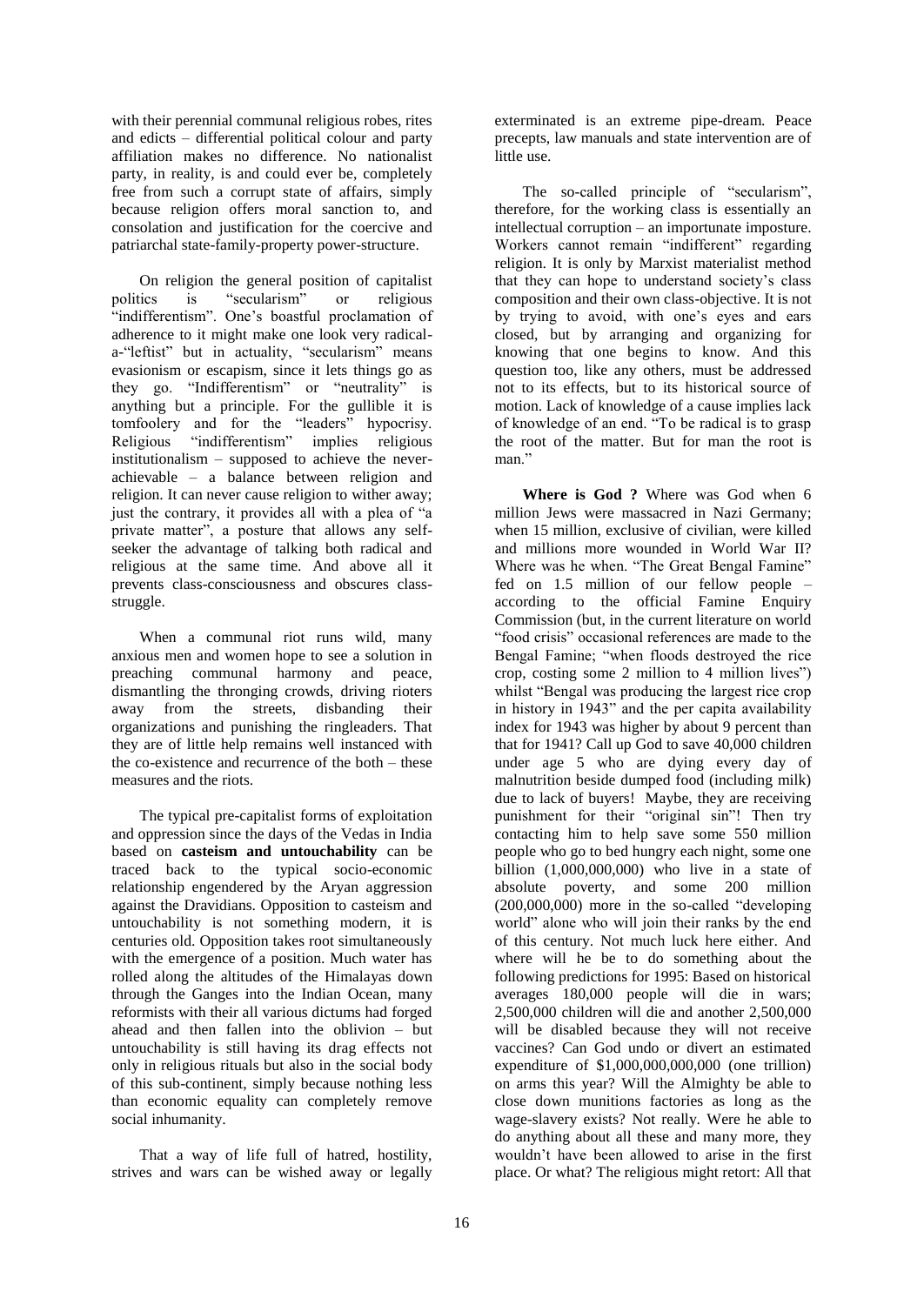our auspicious Saviour doeth unto us, doeth for our bliss!

Why then the inevitable struggle between employees and employers crops up in the strangest places?

That faith does not pay, and that all workers have to sell their ability to work for a wage or salary, and further that professional holy men are no different – their saffron or white robes notwithstanding – have never been better exposed than in their forming trade unions. Buddhist monks in Japan have formed the Heartful Labour Union because one monk was abused, assaulted and then sacked by one head monk. A court case is there to decide if monks are paid workers or own allegiance to a "Higher Authority". But this monk speaks out his worries about his mortgages and his children"s future. **"Money is a key problem, I have to keep my family,"** he says.

## **Consciousness**

In 1843, the young Marx, while corresponding with Ruge, arrived at the awareness that consciousness has no place outside the materialistic course of history. In the modern world, capitalism has shown that it is incapable of dealing with crises and the horrific plight of millions of workers; therefore, the future of the working class, and thereby that of all humankind, rests on the question if the working class will be able to take correct steps in the right direction before capitalism kills all life over the earth. "Only a revolution of radical needs can be a radical revolution."

A theory "becomes a material force as soon as it has gripped the masses". Ideological elements are not mere masks, mere flags and slogans; they are the necessary constituents in the make-up of a real struggle. Only by applying the Historical materialist method to the sociological implications of these struggles are economic interests discovered as their decisive determinants.

Before the advent of capitalism, humans remained hidden behind motives and, consequently, acted as blind forces of history, "true driving forces which stand behind motives of human actions in history" were yet to be discovered. True, class-interest in pre-capitalist economic society had no possibility to achieve full economic articulation. For, structuring of society based on spontaneously evolved estates and castes kept economic elements interwoven with and hidden underneath political and religious factors. But the rule of capital has eliminated the estatessystem, and inflicted a mortal blow against casteism. This gears society along class lines –

vestiges of pre-capitalism notwithstanding. This has made class-consciousness able to achieve complete clarity in order for consciously influencing the course of history. The heightened understanding of natural phenomena and its concomitant disregard of unevidenced beliefs – both by-products of modern capitalism – have driven religion to its last resort of "social sciences" based on a distinction between "good" and "evil", much to the benefit of the capitalist class since they cannot allow unrestricted scientific investigation of the cause of unemployment, poverty, crises and wars. It is, therefore, the working class consciousness that can point the way out of this impasse. As long as this consciousness remains lacking, crises will remain unresolved, repeating their never-ceasing cycles, until after protracted sufferings and dreadful detours history"s university completes the education of the class and confers upon it the task of its own emancipation and thereby that of the whole of humanity. But the working class is not given a choice. It must become a class not only "as against capital" but also for "itself".

Any religion of any race as well as any God of any name is man-made. But the conception of religion and race is not an intrinsic attribute of humanity. They are the product of a spontaneous,<br>i.e., unconscious mode of production. i.e., unconscious mode of production. Consciousness starts from knowledge, knowledge from facts and facts from man"s own practical activities. Once humans regain their lost substance – humanity – alienation is alienated. "Assume man to be man and his relationship to the World to be human one; then you can exchange love only for love, trust for trust, "(Marx).

Humans are not born aggressive; they are essentially sensible, compassionate, gregarious and co-operative. That alienation rules show an intellectually-shackled working class. Capital"s power in attracting and subordinating the workers is not the cause. The cause that prolongs alienation is workers' uniformed submission to capitalism's rationale.

It is here that the *raison d'etre* of the World Socialist Movement steps in. What distinguishes this movement is to be seen in its immediate cause – not in the continuation but in the elimination of class struggle through the abolition of capital/wage-labour relationship via the ballot.

The religious view that workers are incapable of solving the problems they face is diametrically opposed to the socialist view that it is the intelligence and diligence of workers in active adaptation with nature that produce all scientific knowledge and technology, bring into being a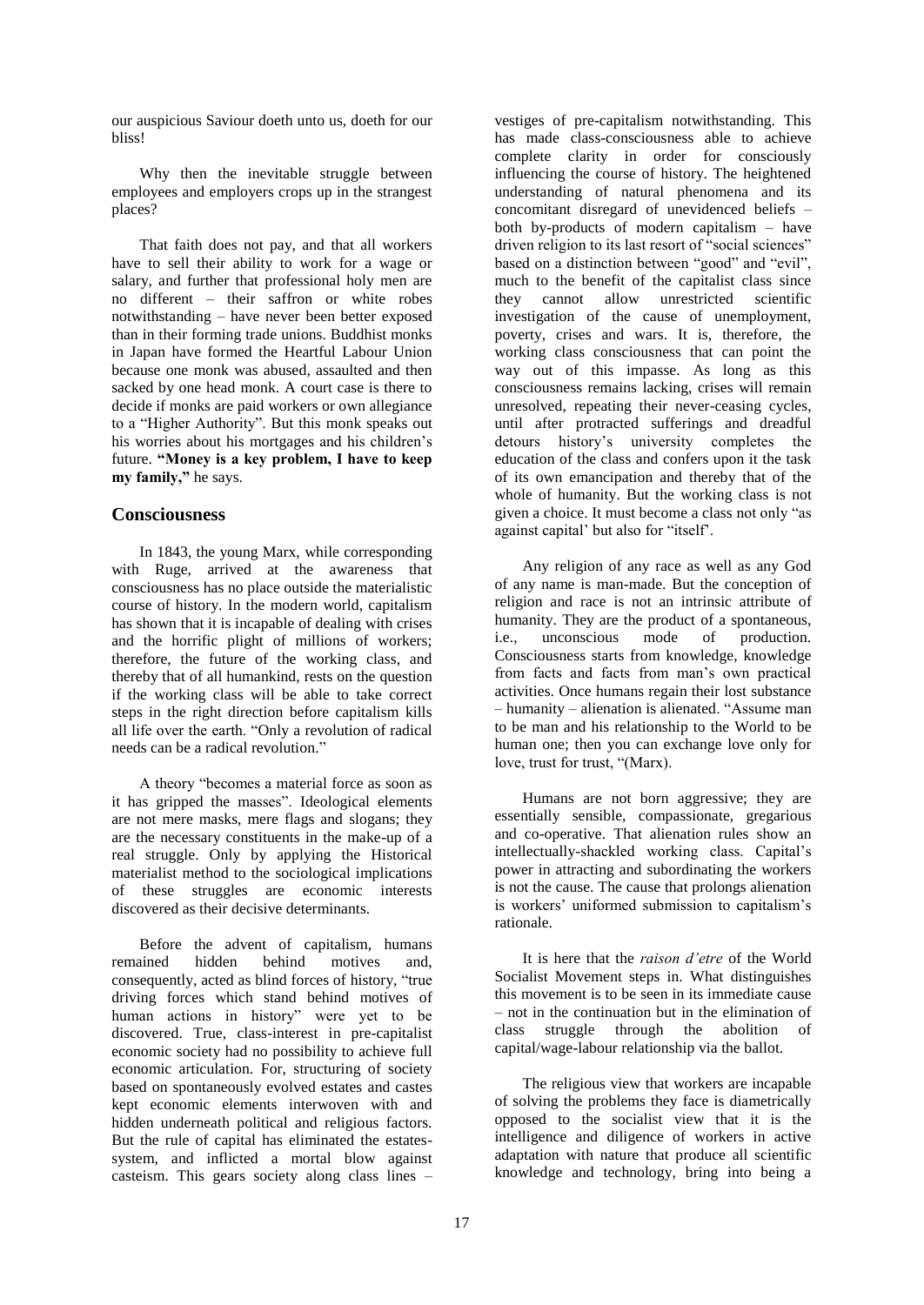capacity of producing abundance – if only capitalism is replaced with socialism. This we say, however, not to mean that socialism will be a heaven-on-earth having no problems to deal with, but to point that universally-owned and democratically-controlled production for use ought not to have the problems engendered by a capitalistically-owned-and-controlled production for profit.

In times of socialist awakening – country-tocountry – world over, possibly many members of the emerging socialist majority might bear rudiments of religious thoughts whilst understanding, wanting and voting for democratically controlled universal ownership with free access for all. But emerge it could not, had those members of the majority who already belonged to a companion party of the World Socialist Movement not completely freed themselves from such ambiguities and turned firmly and honestly to socialism before joining the party.

#### **Religion and socialism preclude each other.**

## **What about other parties?**

The various political parties and groups exist as expressions of the interest of either the capitalist class or the working class. We now hold that all political parties including so-called "Communist", "Socialist", "Labour" and "Workers" parties, except the parties of the World Socialist Movement, exist objectively only to run and reform the ongoing system, irrespective of subjective intentions and stances of their individual members. And as this system survives only to serve

the interests of the capitalist class, these parties obviously cannot serve the interests of the working class. It is misleading to divide the "nationalist" parties into "Left Wing", "Right Wing" and "Centrist" parties. The popular misconception runs that the "the Leftists" represent working-class interests and socialism, which they never did, nor can ever do, but only pretend to do. The "Leftists" were and are in no way no less capitalist than the avowedly capitalist "Rightists".

But we are socialists, not "leftists", not "nationalists". The socialists have only one theory and practice – world socialism. So we have nothing in common with them nor have we with any of the pseudo-internationalists supporting "vanguardism" of any name and degree. So we are opposed to any idea of "United Front" of any kind with any of them. Thus we take our position inside the World Socialist Movement beside our companion parties and close our ranks to all and sundry outside except those who qualify as socialists.

## **Our organization**

We are organizing ourselves in a party. However, this organization is not to be confused with "leadership". Our party need not have a "leadership", but does need to have a democratic organization within which members exercise full control over the various functions and functionaries. It is along with the principle that the World Socialist Society will also be organized.

Thus we adopt the following **Object and Declaration of Principles of the World Socialist Movement** as ours:

# OBJECT: The establishment of a system of society based upon the common ownership and democratic control of the means and instruments for producing and distributing wealth by and in the interest of the whole community.

## **DECLARATION OF PRINCIPLES**

**The World Socialist Movement holds:** 

**1. That society as at present constituted is based upon the ownership of the means of living (i.e. land, factories, railways etc.) by the capitalist or master-class, and the consequent enslavement of the working class, by whose labour alone wealth is produced.** 

**2. That in society, therefore, there is an antagonism of interests, manifesting itself as a class struggle, between those who possess but do not produce and those who produce but do not possess.**

**3. That this antagonism can be abolished only by the emancipation of the working class from the domination of the master class, by the conversion into the common property of society of the means of production and distribution, and their democratic control by the whole people.**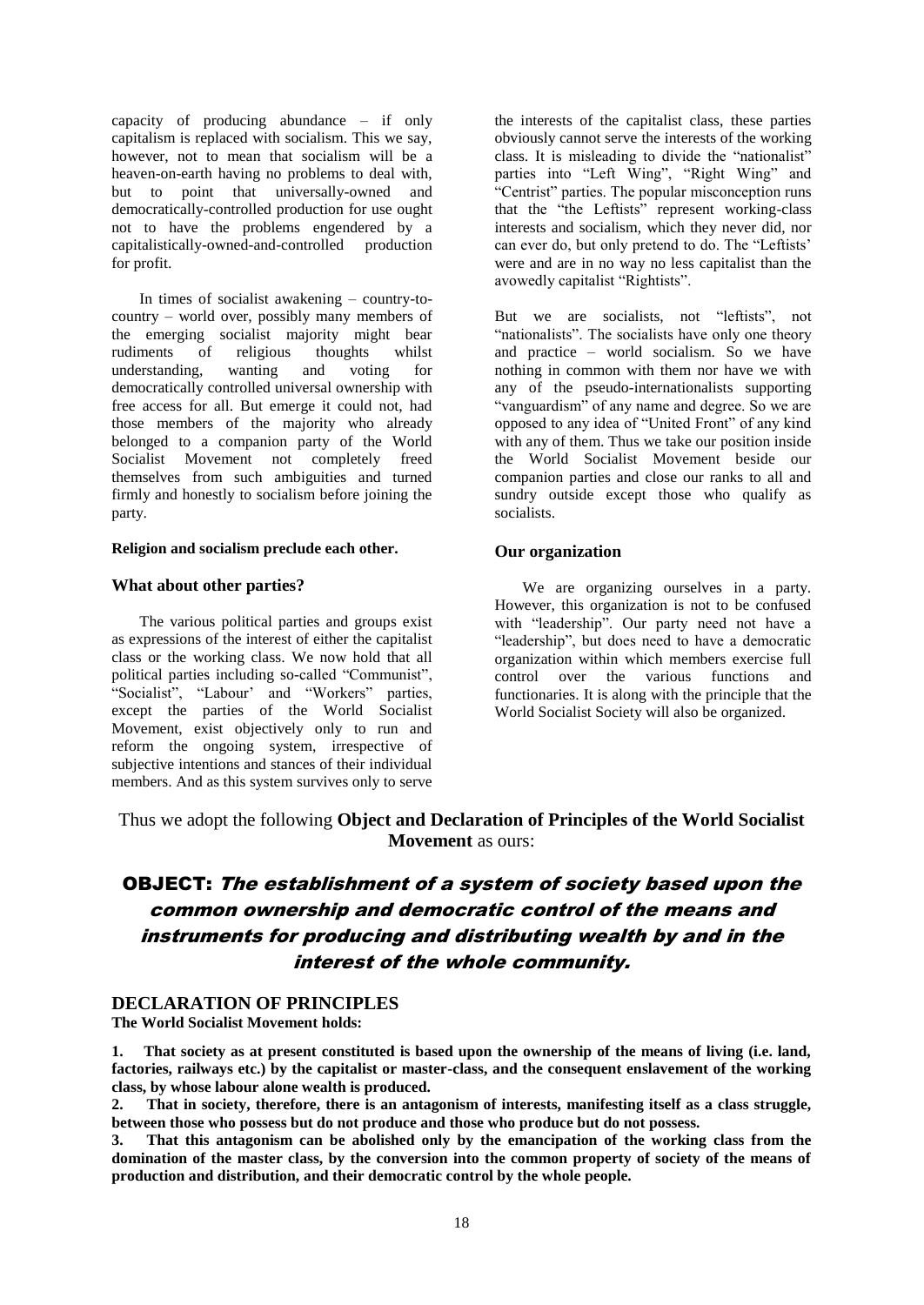**4. That as in the order of social evolution the working class is the last class to achieve its freedom, the emancipation of the working class will involve the emancipation of all mankind without distinction of race or sex.** 

**5. That this emancipation must be the work of the working class itself.** 

**6. That as the machinery of government, including the armed forces of the nation, exists only to conserve the monopoly by the capitalist class of the wealth taken from the workers, the working class must organise consciously and politically for the conquest of the powers of government, national and local, in order that this machinery, including these forces, may be converted from an instrument of oppression into the agent of emancipation and the overthrow of privilege, aristocratic and plutocratic.**<br> **That as all nolitical narties are but the expression of class interests, and as the interest of** 

**7. That as all political parties are but the expression of class interests, and as the interest of the working class is diametrically opposed to the interests of all sections of the master class, the party seeking working class emancipation must be hostile to every other party.** 

**8. THE WORLD SOCIALIST MOVEMENT, therefore, enters the field of political action, determined to wage war against all other political parties, whether alleged labour or avowedly capitalist, and calls upon the members of the working class to muster under its banner to the end that a speedy termination may be wrought to the system which deprives them of the fruits of their labour, and that poverty may give place to comfort, privilege to equality, and slavery to freedom.** 

**The following parties in the following countries adhere to this object and declaration of principles:**

**AUSTRALIA : The World Socialist Party of Australia, c/o SPGB, 52 Clapham High Street, London SW4 7UN, GB.**

**AUSTRIA; Bund Demokratischer Sozialisten, GuBriegelstraBe 50, 1100 Wien.**

**BRITAIN: The Socialist Party of Great Britain, 52 Clapham High Street, London SW4 7UN.**

**CANADA: The Socialist Party of Canada, PO Box 4280, Station A, Victoria, Bc V8X 3X8.**

**INDIA: The World Socialist Party (India), c/o B. Sarkar, J-78 Baghajatin Pally, Calcutta 700 032.**

**IRELAND: The World Socialist Party (Ireland), c/o 151 Cavehill Road , Belfast BT15 1BL, Northern Ireland.**

**NEW ZELAND: The World Socialist Party of New Zealand, PO Box 1919, Auckland, N.I.**

**UNITED STATES: The World Socialist Party of the United States, PO Box 405, Boston, MA 02272**

#### **World Socialism in India**

**We publish below the speech delivered by Richard Donnelly, fraternal delegate from the Socialist Party of Great Britain to the Founding Conference of a section of the World Socialism Movement in India on 1 March 1995.** 

#### **Comrades and Fellow Workers,**

Today is a very important day for the Socialist Revolution. For the first time in history, some men and women of the working class in India are embarking on the necessary task of transforming society from one of oppression, exploitation and degradation to one of fraternity, co-operation and emancipation.

The history of the world"s working class has been one of exploitation. Despite the differences in that exploitation in Europe, Asia, the Americas, Africa and Australia, one common theme is everpresent. The working class produce a surplus that the useless minority, the exploiters, consume.

Here, in this hall in Calcutta, we start the process of ending that exploitation and the building a new

society based on common ownership and democratic control.

The ideas of the World Socialism Movement are based on science. We do not worship gods. We do not believe in miracles or divine intervention. We take the view that men and women make society we are born in. We are not dreamers who imagine a perfect world and ignore the realities of our own existence. Therefore, it is necessary, before considering the socialist transformation of society, to analyse the present society of world capitalism.

#### **Global capitalism**

Capitalism is indeed a global system. It stretches from the North Pole to the South Pole; from the Rockies to Siberia. The basis of that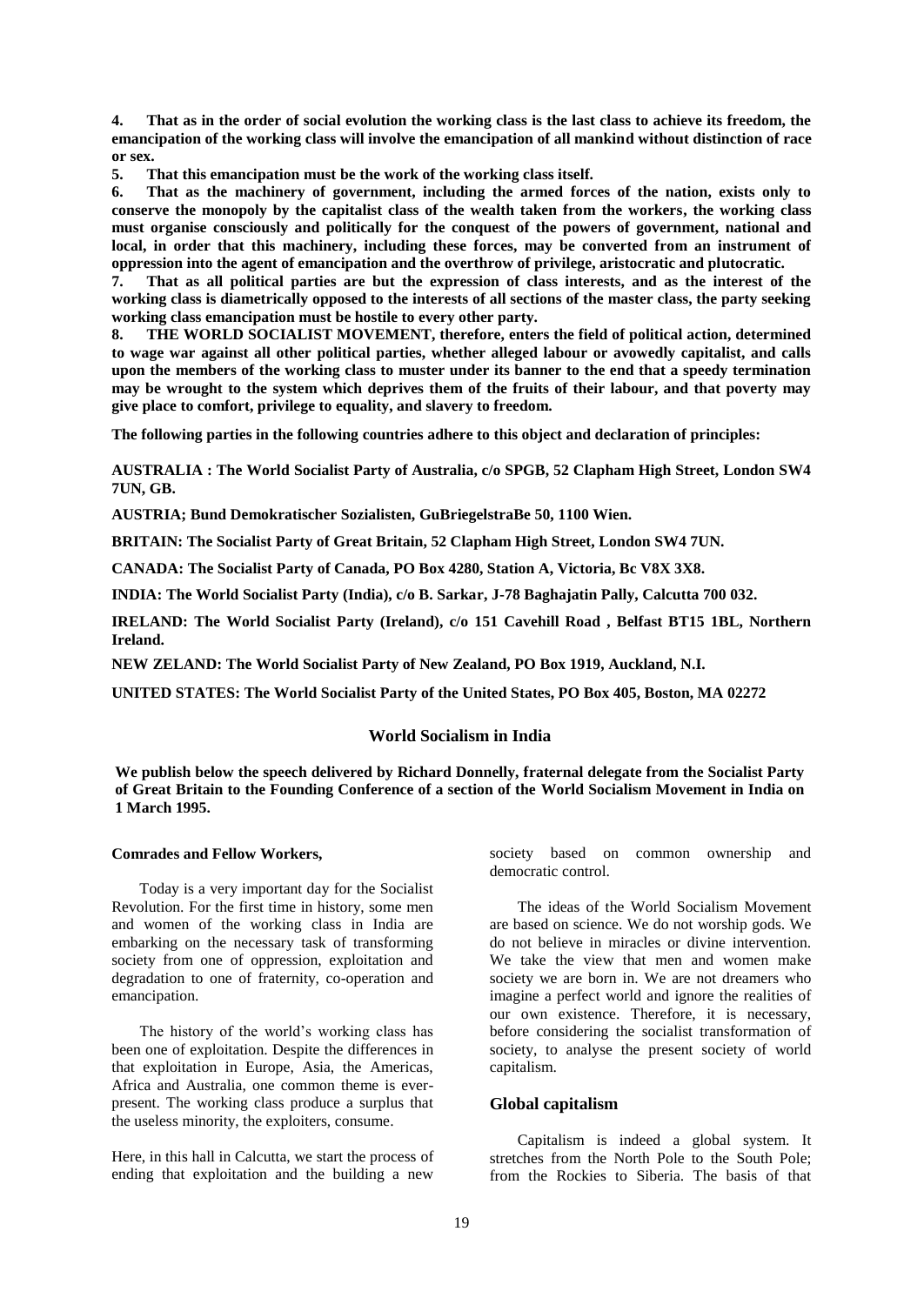society is production for profit. All wealth takes the form of commodities – articles that are produced for sales or exchange on the market with a view to realising a profit.

Wherever the tentacles of this monstrous society stretch, it tears asunder the customs, cultures and mores of previous societies and replaces them with the madhouse economics of the capitalist market place. Thus small producers and subsistence farmers are wrenched form the traditions of the past and thrown onto the labour market as mere "hands". Mere producers of surplus value, to be hired in times of boom and fired in times of slump.

Capitalism is competitive society. Indeed its apologists and supporters laud its competitiveness. They praise this aspect of capitalism and say it leads to efficiency and productiveness. We deny this. The working class produce all wealth. They not only produce it, they manage its production and distribution. A modern factory is run from top to bottom by members of the working class. From labourer to engineer to manager – all are members of the working class. They own little but their ability to work. They must sell this ability for a wage or salary. But during the time they work in the factory or workshop they produce more than the price of their labour-power – they produce a surplus value. This surplus value is pocketed by the owners of the factory. They live off the surplus value created by the working class.

How efficient is this system? Firstly, workers have to compete with each other. In a desperate struggle to get enough wages to live they compete with each other in the factory. They compete with workers in other factories. They compete with workers in other countries.

It is the capitalists' aim to pay as little as possible in wages and to get the workers to produce as much surplus value as possible. On the other hand, it is in the workers' interest to get as high a wage as possible and to produce as little surplus value as possible. Between these two classes, the capitalist class and the working class, there is a constant struggle in the industrial field. This shows itself in strikes, go-slows, lock-outs and productivity drives.

But there is not only conflict between worker and worker; and worker and capitalist – there is also the conflict between capitalists. In order to realise the surplus value produced by the working class, the capitalist has to sell the commodities produced on the market. Here, he enters into conflict with other capitalists. He must constantly strive to cheapen production in order to claim a

portion of the market for his commodities. The more ruthlessly he can exploit his workers the better chance he has to compete.

Should he be unable to sell his commodities, he cannot realize his surplus value. He goes out of business. Horror of horror he may even lose his capital and become a mere worker.

This happens locally, nationally and – because capitalism is a worldwide system – globally. In the international struggle for markets, whole groups of capitalists struggle for markets, sources of raw materials, military bases. This commercial rivalry leads to military rivalry. To threats, counter-threats and, eventually, war.

How efficient is capitalism when, in defence of its markets, the world capitalist class spend on armaments (on weapons of destruction) more than one million US dollars per minute every minute of the day and night?

How efficient is capitalism when, millions live in sub-standard housing, suffering malnourishment and, at the same time, food is destroyed to keep up prices and building workers are unemployed, banned from producing the housing that is so desperately needed?

How efficient is capitalism when, throughout the so-called civilized world, millions of pounds, dollars, marks and roubles are spent on policemen, gaols and gaolers in the hopeless task of curbing the ever-mounting crime wave?

How efficient is capitalism when, in every great city in the world – Calcutta, New York and London – millions of workers pour in every morning to perform useless non-productive jobs in banks, advertising agencies and insurance offices?

## **Wasteful and destructive system**

Capitalism is a wasteful social system. It destroys property in wars, closes factories, destroys food and, most wasteful of all, it starves millions and denies education and medical care to the world"s working class.

Many non-socialists would agree that capitalism is, in many respects, a wasteful and destructive system, but they would claim that the system can be made more equitable. They believe that, by government legislation, capitalism can abolish the conflict between rich and poor. Soften the harsh exploitation of the working class. Solve the housing problem – lessen the growth of crime – feed the starving millions – bring co-operation to a system based on class conflict. They imagine that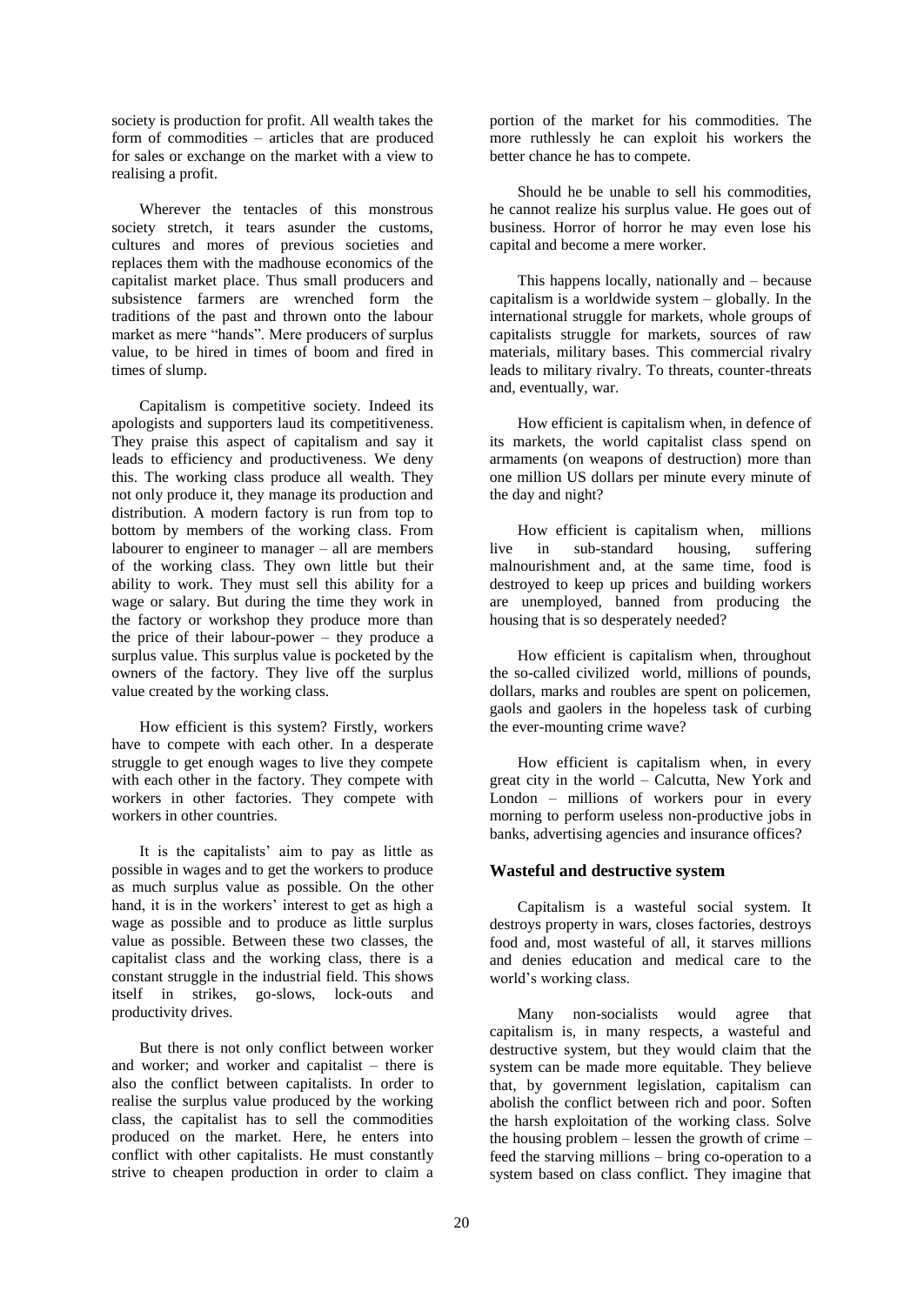somehow we can have capitalism without war, poverty, ignorance and conflict. Such people we call reformers of capitalism. Such people we call dreamers.

The recent history of the working class has shown the futility of such reforms. In Britain, the Labour Party believe a programme of reforms could transform society. Promising workers a high wage, low prices economy, they were swept to power in 1945. Claiming that they could abolish poverty inside capitalism, they found that it was not a case of them running capitalism, but capitalism running them.

Today, in 1995, the British Labour Party are imitating the policies and slogans of the avowedly capitalist party – the Conservative Party – in a desperate bid for power. They have made the very term Socialist a word that stinks in the nostrils of the British working class, since experiencing their various terms of power. They have been proven to be just another reformist party eager to run capitalism.

In India, as you know, the congress party has adopted the same reformist programme, with the same disastrous results. It makes no difference whether the reformers are honest, genuine, clever people (and we know that quite often they are not that), they are powerless to run capitalism in the interests of the majority. Capitalism is a system based on class exploitation. There is only one way to run it  $-$  in the interests of the exploiters.

There are yet another set of political parties who claim they can transform society in the interests of the majority. These people call themselves revolutionaries, they mouth a pseudo – Marxism and claim to be the saviors of the working class. These groups are Leninists, Trotskyites, Stalinists and Maoists. Whatever they may have by way of differences, they have one major thing in common. They see themselves as leaders; they have contempt for the understanding of the working class.

To them, the view of the World Socialist Movement – that we must have a majority of the working class understanding, desiring and organizing for Socialism – is a utopian dream. Lenin, their great leader, proclaimed that if we had to wait for working class understanding, we would have to wait 500 years for Socialism.

In power in Russia since 1917 until recently, and in power in much of Eastern Europe since the end of the Second World War, their ruthless dictatorship led to the imprisonment and death of all those workers who stood in their way. Stalin"s

Russia was as bloodthirsty as Hitler"s regime in Germany and the rest of Europe.

In China today countless millions still suffer the lash of the Bolsheviks" harsh dictatorship. Tiananmen Square in Beijing being only one of its recent purges. Workers give up the right to think for themselves at deadly peril.

In 1917, the Socialist Party of Great Britain was almost alone in denying that there was a socialist revolution in Russia, pointing out that Socialism was impossible without the active, classconscious efforts of the majority of the working class.

#### **Organise for World Socialism**

What are the lessons to be learnt from the tragic history of the world"s working class? For make no mistake about it, your efforts to form in Calcutta an active party based on the principles of the World Socialist Movement, will only succeed if these lessons have been learned.

These lessons are firstly; the party seeking working class emancipation must be based on understanding. Each member of the World Socialist Movement must have basic knowledge of what capitalism is and how it operates. Must understand that World Socialism and only World Socialism can solve the problems of the working class. A policy of no-compromise to the policies of reform must be a fundamental principle.

The second lesson is that a World Socialist Party must base all its activities on the democratic decisions of that party. It must oppose the concept of leadership and elitism. Otherwise, it would cease to be a revolutionary party and succumb to leadership and reformism.

For some years now, the Socialist Party of Great Britain has been in correspondence with the Marxist International Correspondence Circle in Calcutta. Arising out of this, the Calcutta comrades have drawn up a basic statement, which you will consider over the next three days of your Conference.

You have much debate before you. You have to discuss the formation of a new political party; you have to discuss its organization and its campaigns. I am confident that based on your understanding of World Socialism and your adherence to democratic principles that at the end of this Conference, the World Socialist Movement will be welcoming a new vigorous adherent in the struggle for Socialism.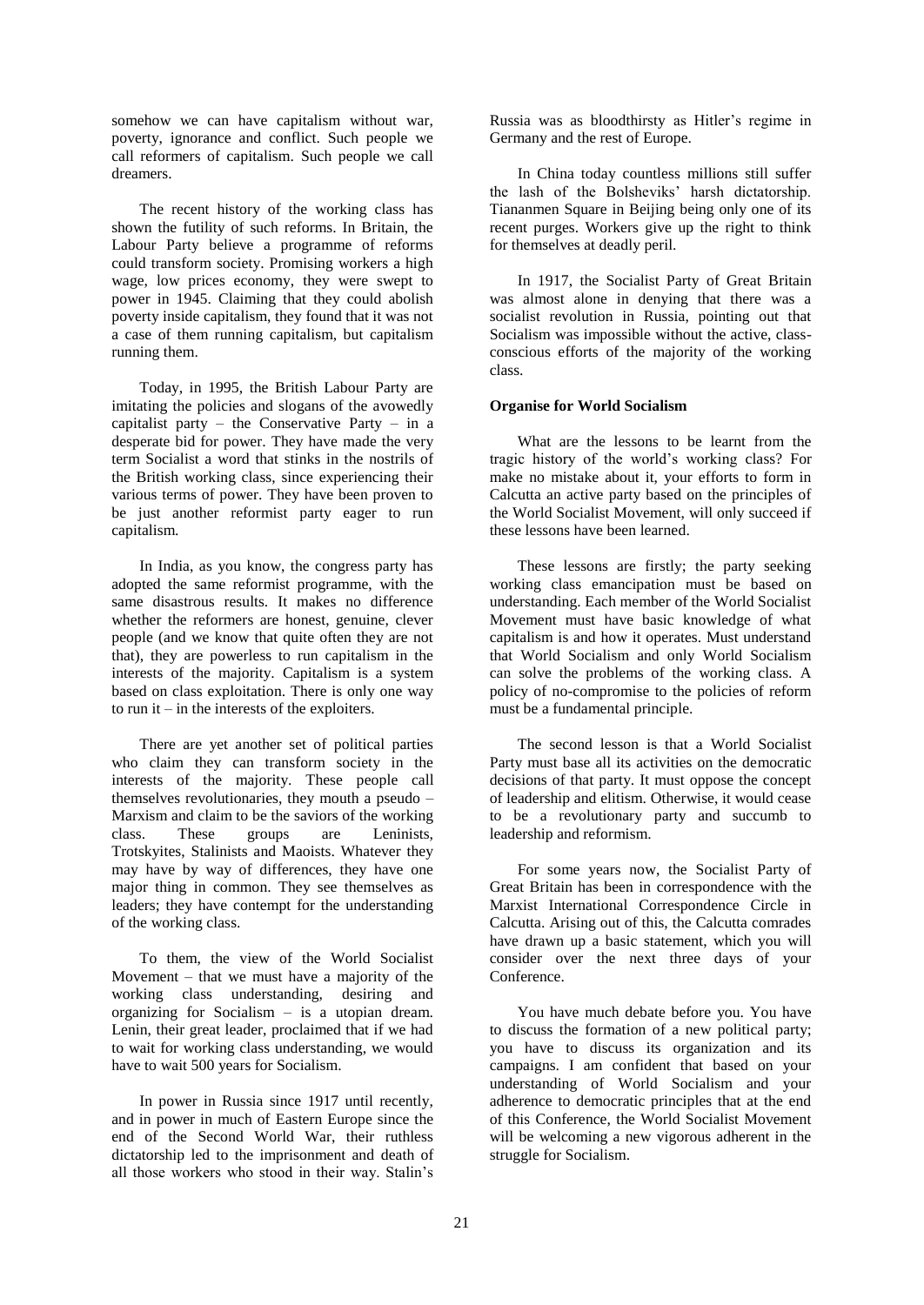On a personal level, I would like to say that I joined the Socialist Party of Great Britain in the City of Glasgow in 1957. I have been at many debates, meetings and conferences in the United States of America during that time. Today, in Calcutta, is without doubt the most exciting and important in my political life.

In conclusion then, Comrades, let me commend to your Conference the famous words of the *Communist Manifesto:*

#### **WORKERS OF THE WORLD UNITE. YOU HAVE NOTHING TO LOSE BUT YOUR CHAINS. YOU HAVE A WORLD TO WIN.**

# **The Welcome Address by Toby Crowe, Delivered on 2nd March 1995**

#### **Comrades and Friends,**

Comrade Donnelly finished his inaugural address yesterday by saying how excited he was to be in Calcutta as a representative of the Socialist Party of Great Britain so I might as well begin in the same way by expressing my own excitement and pleasure at being present on this historical occasion. I am happy to say that the optimism and anticipation I felt before I flew here on Sunday have not grown any less since my arrival.

As you may know, the Socialist Party of Great Britain (to which I belong) was formed in June 1904, when this city was still the capital of British India and second city of the British Empire. I know you will not hold Britain"s imperial past against me; after all, my own grandparents' grandparents at that time were railwaymen, seamen, farmhands and grocers, none of them part of the British capitalist class, and none of them therefore the recipients of the wealth taken from this country. Today, nevertheless 91 years later, it is a special pleasure for a British socialist to be able to witness the foundation of a party of the World Socialist Movement, with the World Socialist Movement"s object and principles, in a country which our masters once called their own.

From this encouraging start we as much as you look forward to seeing you grow. Today, as always, the Indian working class is being cheated – as your grandparents were by the British and your distant ancestors by the Moghuls. India too is no different from other countries in seeing the failure of reformism. The gross opportunism of politicians (and in Calcutta at the moment we can observe something of the C.P.I. (M)'s methods for ourselves). Disillusion with politics is now widespread in the West, and must surely be so here too, because of Indians politicians" inability to solve any of the problems we can see around us.

Obviously then, the world"s largest "democracy" has not brought a transfer of power to the working class and there is a lesson here for those outside this hall who did not know it already (as all of us inside do): what they  $-$  the capitalists  $$ call democracy (putting a cross on a ballot paper from time to time) is not enough. The ballot box is only the first step on the road to democracy; it is the means whereby democracy will be brought about. No more.

If the ballot box is not by itself the answer, what of that given by many economists and politicians, economic growth? I know that India has experienced economic growth since 1947 – this was easy to do, because the British capitalists used the country for their own purposes. It has taken an Indian capitalist class, the real winners from "Independence", to create anything like any Indian industrial revolution. But what benefit has this growth brought you here in this hall? The wealth you produce sometimes goes into Indian hands, of course. But they are the hands of Indian capital. Before it was the hands of British capital. (And I say "sometimes goes into Indian hands", as much of the wealth produced here is enjoyed by foreign investors in any case, capitalism being a global system) the hands which benefit are never yours.

So the ballot box? Not enough economic growth? No, thank you. What India needs is a new political and economic system relevant to India"s past and present. It seems paradoxical, then, that this new system relevant to India is the same as that relevant to Great Britain, which is in many ways a very different country. But the working class suffers the same problems everywhere, irrespective of race, sex, language, colour and culture. For this reason the emancipation of the working class can come about only by our unity – there is no room for unity"s enemies – communalism, superstition, racism, caste. The liberation which this unity alone can achieve is described in the founding statement we have just considered, and Comrade Donnelly and I are therefore glad to see its adoption and with it the adoption of the Object and Declaration of Principles of the World Socialist Movement.

Fifty years ago, India belonged to British capitalists. Now it belongs partly to Indian, partly still to foreign ones. It is our task to work towards